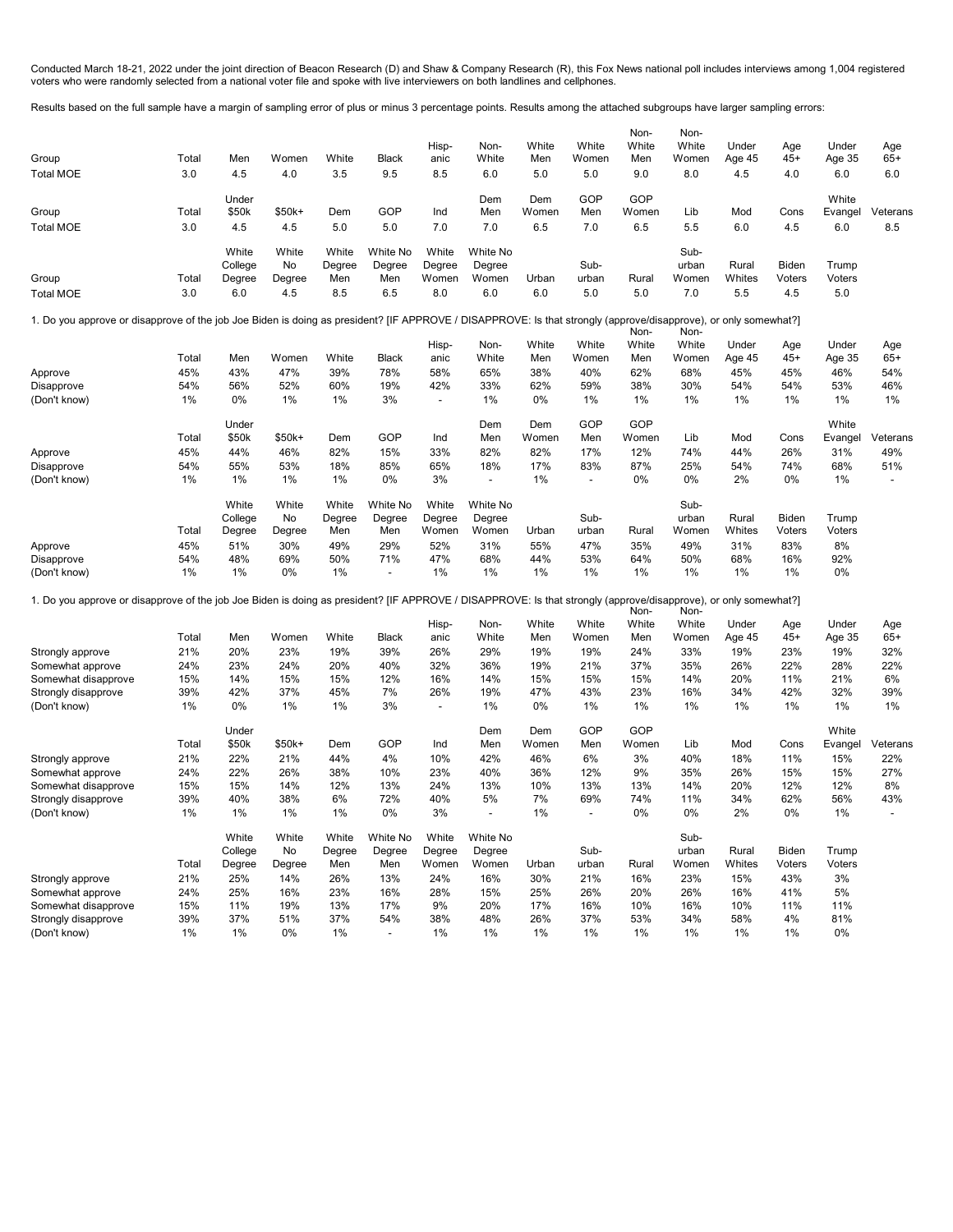2. The economy: Do you approve or disapprove of the way Joe Biden is handling the following issues?

| z. The economy: Do you approve or disapprove or the way Joe Biden is handling the lollowing issues?              |           |           |           |           |              |           |                          |           |           | Non-                            | Non-      |           |           |                                 |           |
|------------------------------------------------------------------------------------------------------------------|-----------|-----------|-----------|-----------|--------------|-----------|--------------------------|-----------|-----------|---------------------------------|-----------|-----------|-----------|---------------------------------|-----------|
|                                                                                                                  |           |           |           |           |              | Hisp-     | Non-                     | White     | White     | White                           | White     | Under     | Age       | Under                           | Age       |
|                                                                                                                  | Total     | Men       | Women     | White     | <b>Black</b> | anic      | White                    | Men       | Women     | Men                             | Women     | Age 45    | $45+$     | Age 35                          | $65+$     |
| Approve                                                                                                          | 38%       | 36%       | 40%       | 34%       | 66%          | 46%       | 52%                      | 32%       | 35%       | 48%                             | 56%       | 36%       | 40%       | 35%                             | 51%       |
| Disapprove                                                                                                       | 59%       | 62%       | 57%       | 64%       | 29%          | 53%       | 45%                      | 65%       | 63%       | 50%                             | 41%       | 61%       | 58%       | 61%                             | 47%       |
| (Don't know)                                                                                                     | 3%        | 2%        | 3%        | 2%        | 5%           | 2%        | 3%                       | 2%        | 2%        | 3%                              | 4%        | 3%        | 2%        | 4%                              | 2%        |
|                                                                                                                  |           | Under     |           |           |              |           | Dem                      | Dem       | GOP       | GOP                             |           |           |           | White                           |           |
|                                                                                                                  | Total     | \$50k     | \$50k+    | Dem       | GOP          | Ind       | Men                      | Women     | Men       | Women                           | Lib       | Mod       | Cons      | Evangel                         | Veterans  |
| Approve                                                                                                          | 38%       | 35%       | 41%       | 69%       | 12%          | 30%       | 68%                      | 69%       | 12%       | 12%                             | 64%       | 38%       | 21%       | 27%                             | 45%       |
| Disapprove                                                                                                       | 59%       | 62%       | 56%       | 28%       | 86%          | 66%       | 28%                      | 29%       | 87%       | 86%                             | 32%       | 60%       | 78%       | 72%                             | 52%       |
| (Don't know)                                                                                                     | 3%        | 2%        | 3%        | 3%        | 2%           | 4%        | 4%                       | 3%        | 1%        | 2%                              | 4%        | 3%        | 2%        | 2%                              | 3%        |
|                                                                                                                  |           | White     | White     | White     | White No     | White     | White No                 |           |           |                                 | Sub-      |           |           |                                 |           |
|                                                                                                                  |           | College   | No        | Degree    | Degree       | Degree    | Degree                   |           | Sub-      |                                 | urban     | Rural     | Biden     | Trump                           |           |
|                                                                                                                  | Total     | Degree    | Degree    | Men       | Men          | Women     | Women                    | Urban     | urban     | Rural                           | Women     | Whites    | Voters    | Voters                          |           |
| Approve                                                                                                          | 38%       | 44%       | 26%       | 42%       | 25%          | 45%       | 27%                      | 49%       | 38%       | 30%                             | 41%       | 28%       | 69%       | 7%                              |           |
| Disapprove                                                                                                       | 59%       | 53%       | 73%       | 53%       | 75%          | 52%       | 71%                      | 48%       | 60%       | 67%                             | 56%       | 70%       | 27%       | 92%                             |           |
| (Don't know)                                                                                                     | 3%        | 4%        | 2%        | 5%        | 1%           | 3%        | 2%                       | 3%        | 2%        | 3%                              | 3%        | 2%        | 4%        | 1%                              |           |
| 3. The coronavirus pandemic: Do you approve or disapprove of the way Joe Biden is handling the following issues? |           |           |           |           |              |           |                          |           |           |                                 |           |           |           |                                 |           |
|                                                                                                                  |           |           |           |           |              |           |                          |           |           | Non-                            | Non-      |           |           |                                 |           |
|                                                                                                                  |           |           |           |           |              | Hisp-     | Non-                     | White     | White     | White                           | White     | Under     | Age       | Under                           | Age       |
|                                                                                                                  | Total     | Men       | Women     | White     | <b>Black</b> | anic      | White                    | Men       | Women     | Men                             | Women     | Age 45    | $45+$     | Age 35                          | $65+$     |
| Approve                                                                                                          | 50%       | 49%       | 51%       | 46%       | 78%          | 55%       | 65%                      | 45%       | 46%       | 62%                             | 68%       | 47%       | 52%       | 49%                             | 58%       |
| Disapprove                                                                                                       | 48%<br>2% | 50%<br>1% | 46%<br>3% | 52%<br>2% | 21%<br>1%    | 43%<br>2% | 33%                      | 53%<br>2% | 51%<br>3% | 38%<br>$\overline{\phantom{a}}$ | 30%<br>2% | 53%<br>0% | 45%<br>3% | 51%<br>$\overline{\phantom{a}}$ | 40%<br>2% |
| (Don't know)                                                                                                     |           |           |           |           |              |           | 1%                       |           |           |                                 |           |           |           |                                 |           |
|                                                                                                                  |           | Under     |           |           |              |           | Dem                      | Dem       | GOP       | GOP                             |           |           |           | White                           |           |
|                                                                                                                  | Total     | \$50k     | \$50k+    | Dem       | GOP          | Ind       | Men                      | Women     | Men       | Women                           | Lib       | Mod       | Cons      | Evangel                         | Veterans  |
| Approve                                                                                                          | 50%       | 46%       | 54%       | 83%       | 22%          | 42%       | 83%                      | 82%       | 24%       | 20%                             | 74%       | 52%       | 32%       | 38%                             | 50%       |
| Disapprove                                                                                                       | 48%       | 53%       | 44%       | 17%       | 75%          | 56%       | 17%                      | 17%       | 74%       | 76%                             | 25%       | 47%       | 64%       | 59%                             | 48%       |
| (Don't know)                                                                                                     | 2%        | 2%        | 2%        | 1%        | 3%           | 2%        | $\overline{\phantom{a}}$ | 1%        | 2%        | 4%                              | 1%        | 1%        | 3%        | 3%                              | 2%        |
|                                                                                                                  |           | White     | White     | White     | White No     | White     | White No                 |           |           |                                 | Sub-      |           |           |                                 |           |
|                                                                                                                  |           | College   | No        | Degree    | Degree       | Degree    | Degree                   |           | Sub-      |                                 | urban     | Rural     | Biden     | Trump                           |           |
|                                                                                                                  | Total     | Degree    | Degree    | Men       | Men          | Women     | Women                    | Urban     | urban     | Rural                           | Women     | Whites    | Voters    | Voters                          |           |
| Approve                                                                                                          | 50%       | 57%       | 37%       | 57%       | 36%          | 58%       | 37%                      | 59%       | 52%       | 40%                             | 54%       | 38%       | 84%       | 13%                             |           |
| Disapprove                                                                                                       | 48%       | 41%       | 61%       | 42%       | 61%          | 39%       | 60%                      | 39%       | 46%       | 58%                             | 43%       | 61%       | 15%       | 83%                             |           |
| (Don't know)                                                                                                     | 2%        | 2%        | 2%        | 1%        | 3%           | 3%        | 2%                       | 2%        | 3%        | 1%                              | 3%        | 1%        | 1%        | 3%                              |           |
| 4. Border security: Do you approve or disapprove of the way Joe Biden is handling the following issues?          |           |           |           |           |              |           |                          |           |           |                                 |           |           |           |                                 |           |
|                                                                                                                  |           |           |           |           |              |           |                          |           |           | Non-                            | Non-      |           |           |                                 |           |
|                                                                                                                  |           |           |           |           |              | Hisp-     | Non-                     | White     | White     | White                           | White     | Under     | Age       | Under                           | Age       |
|                                                                                                                  | Total     | Men       | Women     | White     | <b>Black</b> | anic      | White                    | Men       | Women     | Men                             | Women     | Age 45    | $45+$     | Age 35                          | $65+$     |
| Approve                                                                                                          | 37%       | 35%       | 38%       | 32%       | 64%          | 47%       | 52%                      | 32%       | 33%       | 46%                             | 56%       | 38%       | 36%       | 36%                             | 39%       |
| Disapprove<br>(Don't know)                                                                                       | 58%<br>5% | 61%<br>4% | 56%<br>6% | 63%<br>5% | 30%<br>6%    | 48%<br>4% | 42%<br>6%                | 64%<br>4% | 62%<br>5% | 49%<br>5%                       | 37%<br>7% | 56%<br>6% | 60%<br>5% | 57%<br>6%                       | 55%<br>6% |
|                                                                                                                  |           |           |           |           |              |           |                          |           |           |                                 |           |           |           |                                 |           |
|                                                                                                                  |           | Under     |           |           |              |           | Dem                      | Dem       | GOP       | GOP                             |           |           |           | White                           |           |
|                                                                                                                  | Total     | \$50k     | \$50k+    | Dem       | GOP          | Ind       | Men                      | Women     | Men       | Women                           | Lib       | Mod       | Cons      | Evangel                         | Veterans  |
| Approve                                                                                                          | 37%       | 34%       | 39%       | 65%       | 13%          | 29%       | 62%                      | 67%       | 14%       | 12%                             | 61%       | 37%       | 20%       | 28%                             | 39%       |
| Disapprove                                                                                                       | 58%       | 60%       | 56%       | 28%       | 85%          | 65%       | 32%                      | 24%       | 84%       | 86%                             | 30%       | 58%       | 78%       | 70%                             | 58%       |
| (Don't know)                                                                                                     | 5%        | 6%        | 5%        | 7%        | 2%           | 6%        | 6%                       | 8%        | 2%        | 3%                              | 9%        | 5%        | 3%        | 2%                              | 4%        |
|                                                                                                                  |           | White     | White     | White     | White No     | White     | White No                 |           |           |                                 | Sub-      |           |           |                                 |           |
|                                                                                                                  |           | College   | No        | Degree    | Degree       | Degree    | Degree                   |           | Sub-      |                                 | urban     | Rural     | Biden     | Trump                           |           |
|                                                                                                                  | Total     | Degree    | Degree    | Men       | Men          | Women     | Women                    | Urban     | urban     | Rural                           | Women     | Whites    | Voters    | Voters                          |           |
| Approve                                                                                                          | 37%       | 42%       | 25%       | 41%       | 25%          | 43%       | 24%                      | 44%       | 39%       | 27%                             | 41%       | 24%       | 66%       | 6%                              |           |
| Disapprove                                                                                                       | 58%       | 53%       | 71%       | 54%       | 72%          | 53%       | 70%                      | 50%       | 56%       | 67%                             | 53%       | 72%       | 26%       | 93%                             |           |
| (Don't know)                                                                                                     | 5%        | 5%        | 4%        | 6%        | 3%           | 4%        | 6%                       | 6%        | 5%        | 6%                              | 5%        | 4%        | 8%        | 1%                              |           |
| 5. Russia: Do you approve or disapprove of the way Joe Biden is handling the following issues?                   |           |           |           |           |              |           |                          |           |           |                                 |           |           |           |                                 |           |
|                                                                                                                  |           |           |           |           |              |           |                          |           |           | Non-                            | Non-      |           |           |                                 |           |
|                                                                                                                  |           |           |           |           |              | Hisp-     | Non-                     | White     | White     | White                           | White     | Under     | Age       | Under                           | Age       |
|                                                                                                                  | Total     | Men       | Women     | White     | Black        | anic      | White                    | Men       | Women     | Men                             | Women     | Age 45    | 45+       | Age 35                          | $65+$     |
| Approve                                                                                                          | 38%       | 38%       | 37%       | 35%       | 57%          | 40%       | 47%                      | 35%       | 34%       | 47%                             | 47%       | 35%       | 39%       | 33%                             | 45%       |
| Disapprove<br>(Don't know)                                                                                       | 59%<br>4% | 59%<br>3% | 58%<br>5% | 62%<br>4% | 37%<br>6%    | 58%<br>2% | 49%<br>4%                | 62%<br>2% | 62%<br>4% | 51%<br>2%                       | 47%<br>5% | 62%<br>3% | 56%<br>4% | 64%<br>2%                       | 51%<br>4% |
|                                                                                                                  |           |           |           |           |              |           |                          |           |           |                                 |           |           |           |                                 |           |
|                                                                                                                  |           | Under     |           |           |              |           | Dem                      | Dem       | GOP       | GOP                             |           |           |           | White                           |           |
|                                                                                                                  | Total     | \$50k     | \$50k+    | Dem       | GOP          | Ind       | Men                      | Women     | Men       | Women                           | Lib       | Mod       | Cons      | Evangel                         | Veterans  |
| Approve                                                                                                          | 38%       | 33%       | 41%       | 64%       | 14%          | 32%       | 69%                      | 61%       | 13%       | 14%                             | 62%       | 35%       | 22%       | 28%                             | 40%       |
| Disapprove                                                                                                       | 59%       | 62%       | 56%       | 31%       | 84%          | 64%       | 30%                      | 32%       | 84%       | 84%                             | 34%       | 61%       | 75%       | 69%                             | 55%       |
| (Don't know)                                                                                                     | 4%        | 5%        | 3%        | 5%        | 3%           | 4%        | 1%                       | 7%        | 3%        | 3%                              | 3%        | 4%        | 4%        | 3%                              | 5%        |
|                                                                                                                  |           | White     | White     | White     | White No     | White     | White No                 |           |           |                                 | Sub-      |           |           |                                 |           |
|                                                                                                                  |           | College   | No        | Degree    | Degree       | Degree    | Degree                   |           | Sub-      |                                 | urban     | Rural     | Biden     | Trump                           |           |
|                                                                                                                  | Total     | Degree    | Degree    | Men       | Men          | Women     | Women                    | Urban     | urban     | Rural                           | Women     | Whites    | Voters    | Voters                          |           |
| Approve                                                                                                          | 38%       | 45%       | 26%       | 49%       | 25%          | 42%       | 27%                      | 45%       | 38%       | 31%                             | 37%       | 29%       | 66%       | 7%                              |           |
| Disapprove                                                                                                       | 59%       | 52%       | 70%       | 49%       | 72%          | 55%       | 67%                      | 49%       | 59%       | 65%                             | 59%       | 68%       | 28%       | 91%                             |           |
| (Don't know)                                                                                                     | 4%        | 3%        | 4%        | 2%        | 3%           | 3%        | 5%                       | 6%        | 3%        | 4%                              | 4%        | 3%        | 5%        | 2%                              |           |
|                                                                                                                  |           |           |           |           |              |           |                          |           |           |                                 |           |           |           |                                 |           |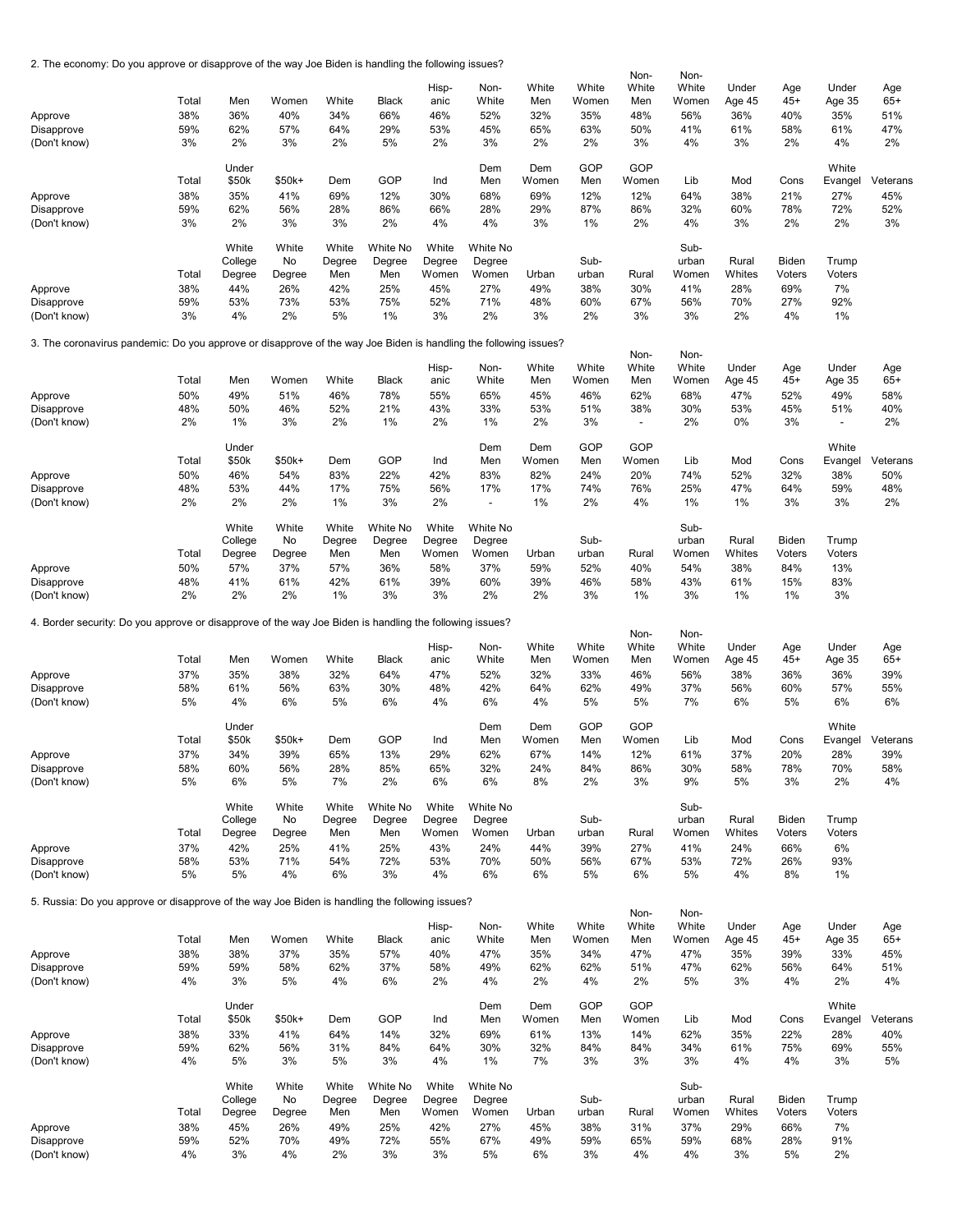6. China: Do you approve or disapprove of the way Joe Biden is handling the following issues?

| o. China: Do you approve or disapprove or the way Joe Biden is handling the iollowing issues?     |       |         |        |                 |                    |                          |                    |                          |                          | Non-  | Non-                     |        |        |                          |          |
|---------------------------------------------------------------------------------------------------|-------|---------|--------|-----------------|--------------------|--------------------------|--------------------|--------------------------|--------------------------|-------|--------------------------|--------|--------|--------------------------|----------|
|                                                                                                   |       |         |        |                 |                    | Hisp-                    | Non-               | White                    | White                    | White | White                    | Under  | Age    | Under                    | Age      |
|                                                                                                   | Total | Men     | Women  | White           | <b>Black</b>       | anic                     | White              | Men                      | Women                    | Men   | Women                    | Age 45 | $45+$  | Age 35                   | $65+$    |
| Approve                                                                                           | 37%   | 36%     | 37%    | 34%             | 63%                | 38%                      | 47%                | 34%                      | 34%                      | 43%   | 49%                      | 37%    | 37%    | 34%                      | 43%      |
| Disapprove                                                                                        | 57%   | 58%     | 55%    | 60%             | 31%                | 58%                      | 47%                | 59%                      | 60%                      | 52%   | 44%                      | 58%    | 56%    | 61%                      | 50%      |
| (Don't know)                                                                                      | 7%    | 6%      | 7%     | 7%              | 6%                 | 4%                       | 6%                 | 7%                       | 7%                       | 4%    | 7%                       | 5%     | 7%     | 6%                       | 7%       |
|                                                                                                   |       | Under   |        |                 |                    |                          | Dem                | Dem                      | GOP                      | GOP   |                          |        |        | White                    |          |
|                                                                                                   | Total | \$50k   | \$50k+ | Dem             | GOP                | Ind                      | Men                | Women                    | Men                      | Women | Lib                      | Mod    | Cons   | Evangel                  | Veterans |
| Approve                                                                                           | 37%   | 36%     | 38%    | 65%             | 14%                | 27%                      | 63%                | 66%                      | 16%                      | 11%   | 59%                      | 38%    | 20%    | 25%                      | 41%      |
| Disapprove                                                                                        | 57%   | 58%     | 55%    | 26%             | 84%                | 64%                      | 27%                | 25%                      | 82%                      | 86%   | 31%                      | 54%    | 76%    | 69%                      | 51%      |
| (Don't know)                                                                                      | 7%    | 7%      | 6%     | 9%              | 3%                 | 9%                       | 10%                | 9%                       | 2%                       | 3%    | 10%                      | 8%     | 4%     | 6%                       | 9%       |
|                                                                                                   |       | White   | White  | White           | White No           | White                    | White No           |                          |                          |       | Sub-                     |        |        |                          |          |
|                                                                                                   |       | College | No     | Degree          | Degree             | Degree                   | Degree             |                          | Sub-                     |       | urban                    | Rural  | Biden  | Trump                    |          |
|                                                                                                   | Total | Degree  | Degree | Men             | Men                | Women                    | Women              | Urban                    | urban                    | Rural | Women                    | Whites | Voters | Voters                   |          |
| Approve                                                                                           | 37%   | 41%     | 28%    | 43%             | 27%                | 39%                      | 29%                | 45%                      | 39%                      | 28%   | 40%                      | 26%    | 66%    | 7%                       |          |
| Disapprove                                                                                        | 57%   | 52%     | 65%    | 48%             | 68%                | 55%                      | 63%                | 49%                      | 54%                      | 66%   | 53%                      | 68%    | 25%    | 90%                      |          |
| (Don't know)                                                                                      | 7%    | 7%      | 7%     | 8%              | 6%                 | 6%                       | 7%                 | 6%                       | 7%                       | 7%    | 7%                       | 6%     | 10%    | 3%                       |          |
| 7. Inflation: Do you approve or disapprove of the way Joe Biden is handling the following issues? |       |         |        |                 |                    |                          |                    |                          |                          |       |                          |        |        |                          |          |
|                                                                                                   |       |         |        |                 |                    |                          |                    |                          |                          | Non-  | Non-                     |        |        |                          |          |
|                                                                                                   |       |         |        |                 |                    | Hisp-                    | Non-               | White                    | White                    | White | White                    | Under  | Age    | Under                    | Age      |
|                                                                                                   | Total | Men     | Women  | White           | <b>Black</b>       | anic                     | White              | Men                      | Women                    | Men   | Women                    | Age 45 | $45+$  | Age 35                   | $65+$    |
| Approve                                                                                           | 31%   | 29%     | 33%    | 28%             | 59%                | 34%                      | 43%                | 27%                      | 28%                      | 38%   | 47%                      | 27%    | 33%    | 28%                      | 43%      |
| Disapprove                                                                                        | 66%   | 68%     | 64%    | 69%             | 39%                | 61%                      | 54%                | 70%                      | 69%                      | 59%   | 50%                      | 68%    | 64%    | 68%                      | 54%      |
| (Don't know)                                                                                      | 3%    | 3%      | 4%     | 3%              | 2%                 | 5%                       | 3%                 | 3%                       | 3%                       | 3%    | 3%                       | 4%     | 3%     | 4%                       | 4%       |
|                                                                                                   |       | Under   |        |                 |                    |                          | Dem                | Dem                      | GOP                      | GOP   |                          |        |        | White                    |          |
|                                                                                                   | Total | \$50k   | \$50k+ | Dem             | GOP                | Ind                      | Men                | Women                    | Men                      | Women | Lib                      | Mod    | Cons   | Evangel                  | Veterans |
| Approve                                                                                           | 31%   | 31%     | 32%    | 56%             | 10%                | 23%                      | 55%                | 57%                      | 10%                      | 9%    | 55%                      | 30%    | 15%    | 22%                      | 38%      |
| Disapprove                                                                                        | 66%   | 65%     | 66%    | 39%             | 89%                | 74%                      | 40%                | 38%                      | 89%                      | 88%   | 39%                      | 67%    | 83%    | 75%                      | 58%      |
| (Don't know)                                                                                      | 3%    | 4%      | 2%     | 5%              | 2%                 | 3%                       | 4%                 | 5%                       | 1%                       | 2%    | 5%                       | 3%     | 2%     | 3%                       | 4%       |
|                                                                                                   |       | White   | White  |                 |                    |                          |                    |                          |                          |       |                          |        |        |                          |          |
|                                                                                                   |       | College | No     | White<br>Degree | White No<br>Degree | White<br>Degree          | White No<br>Degree |                          | Sub-                     |       | Sub-<br>urban            | Rural  | Biden  | Trump                    |          |
|                                                                                                   | Total | Degree  | Degree | Men             | Men                | Women                    | Women              | Urban                    | urban                    | Rural | Women                    | Whites | Voters | Voters                   |          |
| Approve                                                                                           | 31%   | 38%     | 20%    | 35%             | 21%                | 39%                      | 19%                | 39%                      | 31%                      | 25%   | 32%                      | 23%    | 58%    | 6%                       |          |
| Disapprove                                                                                        | 66%   | 59%     | 77%    | 60%             | 78%                | 59%                      | 76%                | 55%                      | 67%                      | 72%   | 65%                      | 75%    | 37%    | 94%                      |          |
| (Don't know)                                                                                      | 3%    | 3%      | 3%     | 5%              | 1%                 | 2%                       | 5%                 | 5%                       | 2%                       | 3%    | 3%                       | 3%     | 5%     | 1%                       |          |
|                                                                                                   |       |         |        |                 |                    |                          |                    |                          |                          |       |                          |        |        |                          |          |
| 8. How confident are you in Joe Biden's judgment in a crisis situation?                           |       |         |        |                 |                    |                          |                    |                          |                          | Non-  | Non-                     |        |        |                          |          |
|                                                                                                   |       |         |        |                 |                    | Hisp-                    | Non-               | White                    | White                    | White | White                    | Under  | Age    | Under                    | Age      |
|                                                                                                   | Total | Men     | Women  | White           | <b>Black</b>       | anic                     | White              | Men                      | Women                    | Men   | Women                    | Age 45 | $45+$  | Age 35                   | $65+$    |
| Very                                                                                              | 22%   | 22%     | 22%    | 19%             | 42%                | 24%                      | 30%                | 21%                      | 18%                      | 25%   | 34%                      | 17%    | 25%    | 15%                      | 32%      |
| Somewhat                                                                                          | 25%   | 24%     | 26%    | 23%             | 32%                | 35%                      | 33%                | 21%                      | 24%                      | 34%   | 33%                      | 28%    | 23%    | 31%                      | 22%      |
| Not very                                                                                          | 15%   | 13%     | 16%    | 14%             | 17%                | 18%                      | 19%                | 12%                      | 15%                      | 18%   | 19%                      | 20%    | 11%    | 23%                      | 9%       |
| Not at all                                                                                        | 38%   | 41%     | 35%    | 44%             | 8%                 | 23%                      | 17%                | 46%                      | 42%                      | 21%   | 14%                      | 34%    | 40%    | 31%                      | 36%      |
| (Don't know)                                                                                      | 0%    | 1%      | 0%     | 0%              | 1%                 | $\overline{\phantom{a}}$ | 1%                 | 1%                       | 0%                       | 2%    | $\overline{\phantom{a}}$ | $1\%$  | 0%     | 0%                       | 1%       |
| TOTAL CONFIDENT                                                                                   | 47%   | 45%     | 48%    | 42%             | 74%                | 59%                      | 63%                | 42%                      | 42%                      | 59%   | 67%                      | 45%    | 48%    | 46%                      | 54%      |
| TOTAL NOT CONFIDENT                                                                               | 53%   | 54%     | 51%    | 57%             | 25%                | 41%                      | 36%                | 58%                      | 57%                      | 40%   | 33%                      | 54%    | 52%    | 54%                      | 46%      |
|                                                                                                   |       | Under   |        |                 |                    |                          | Dem                | Dem                      | GOP                      | GOP   |                          |        |        | White                    |          |
|                                                                                                   | Total | \$50k   | \$50k+ | Dem             | GOP                | Ind                      | Men                | Women                    | Men                      | Women | Lib                      | Mod    | Cons   | Evangel                  | Veterans |
| Very                                                                                              | 22%   | 22%     | 22%    | 43%             | 5%                 | 14%                      | 43%                | 42%                      | 6%                       | 4%    | 41%                      | 18%    | 11%    | 17%                      | 25%      |
| Somewhat                                                                                          | 25%   | 22%     | 27%    | 40%             | 11%                | 23%                      | 42%                | 39%                      | 11%                      | 11%   | 35%                      | 28%    | 16%    | 14%                      | 22%      |
| Not very                                                                                          | 15%   | 16%     | 14%    | 10%             | 16%                | 22%                      | 7%                 | 12%                      | 16%                      | 15%   | 13%                      | 19%    | 14%    | 15%                      | 13%      |
| Not at all                                                                                        | 38%   | 40%     | 36%    | 7%              | 68%                | 39%                      | 6%                 | 7%                       | 66%                      | 69%   | 11%                      | 34%    | 59%    | 53%                      | 39%      |
| (Don't know)                                                                                      | 0%    | 0%      | 1%     | 0%              | 0%                 | 1%                       | 1%                 | $\overline{\phantom{a}}$ | $\overline{\phantom{a}}$ | 1%    | 1%                       | 1%     | 0%     | 1%                       | 1%       |
| <b>TOTAL CONFIDENT</b>                                                                            | 47%   | 44%     | 49%    | 83%             | 16%                | 37%                      | 85%                | 81%                      | 17%                      | 14%   | 75%                      | 46%    | 28%    | 31%                      | 47%      |
| TOTAL NOT CONFIDENT                                                                               | 53%   | 55%     | 50%    | 17%             | 84%                | 62%                      | 14%                | 19%                      | 83%                      | 85%   | 24%                      | 53%    | 72%    | 68%                      | 52%      |
|                                                                                                   |       | White   | White  | White           | White No           | White                    | White No           |                          |                          |       | Sub-                     |        |        |                          |          |
|                                                                                                   |       | College | No     | Degree          | Degree             | Degree                   | Degree             |                          | Sub-                     |       | urban                    | Rural  | Biden  | Trump                    |          |
|                                                                                                   | Total | Degree  | Degree | Men             | Men                | Women                    | Women              | Urban                    | urban                    | Rural | Women                    | Whites | Voters | Voters                   |          |
| Very                                                                                              | 22%   | 25%     | 15%    | 26%             | 16%                | 24%                      | 14%                | 27%                      | 22%                      | 17%   | 24%                      | 16%    | 44%    | 3%                       |          |
| Somewhat                                                                                          | 25%   | 27%     | 20%    | 26%             | 18%                | 28%                      | 21%                | 29%                      | 28%                      | 19%   | 28%                      | 17%    | 40%    | 6%                       |          |
| Not very                                                                                          | 15%   | 12%     | 15%    | 11%             | 13%                | 13%                      | 17%                | 17%                      | 15%                      | 12%   | 16%                      | 11%    | 10%    | 14%                      |          |
| Not at all                                                                                        | 38%   | 36%     | 50%    | 37%             | 53%                | 35%                      | 48%                | 26%                      | 35%                      | 51%   | 32%                      | 55%    | 5%     | 77%                      |          |
| (Don't know)                                                                                      | 0%    | 1%      | 0%     | 1%              | 0%                 | 1%                       | $\blacksquare$     | 0%                       | $\overline{\phantom{a}}$ | 1%    | $\overline{\phantom{a}}$ | $1\%$  | 1%     | $\overline{\phantom{a}}$ |          |
| <b>TOTAL CONFIDENT</b>                                                                            | 47%   | 52%     | 34%    | 52%             | 34%                | 52%                      | 35%                | 56%                      | 50%                      | 36%   | 52%                      | 33%    | 84%    | 9%                       |          |
| TOTAL NOT CONFIDENT                                                                               | 53%   | 47%     | 65%    | 47%             | 66%                | 48%                      | 65%                | 44%                      | 50%                      | 63%   | 48%                      | 66%    | 15%    | 91%                      |          |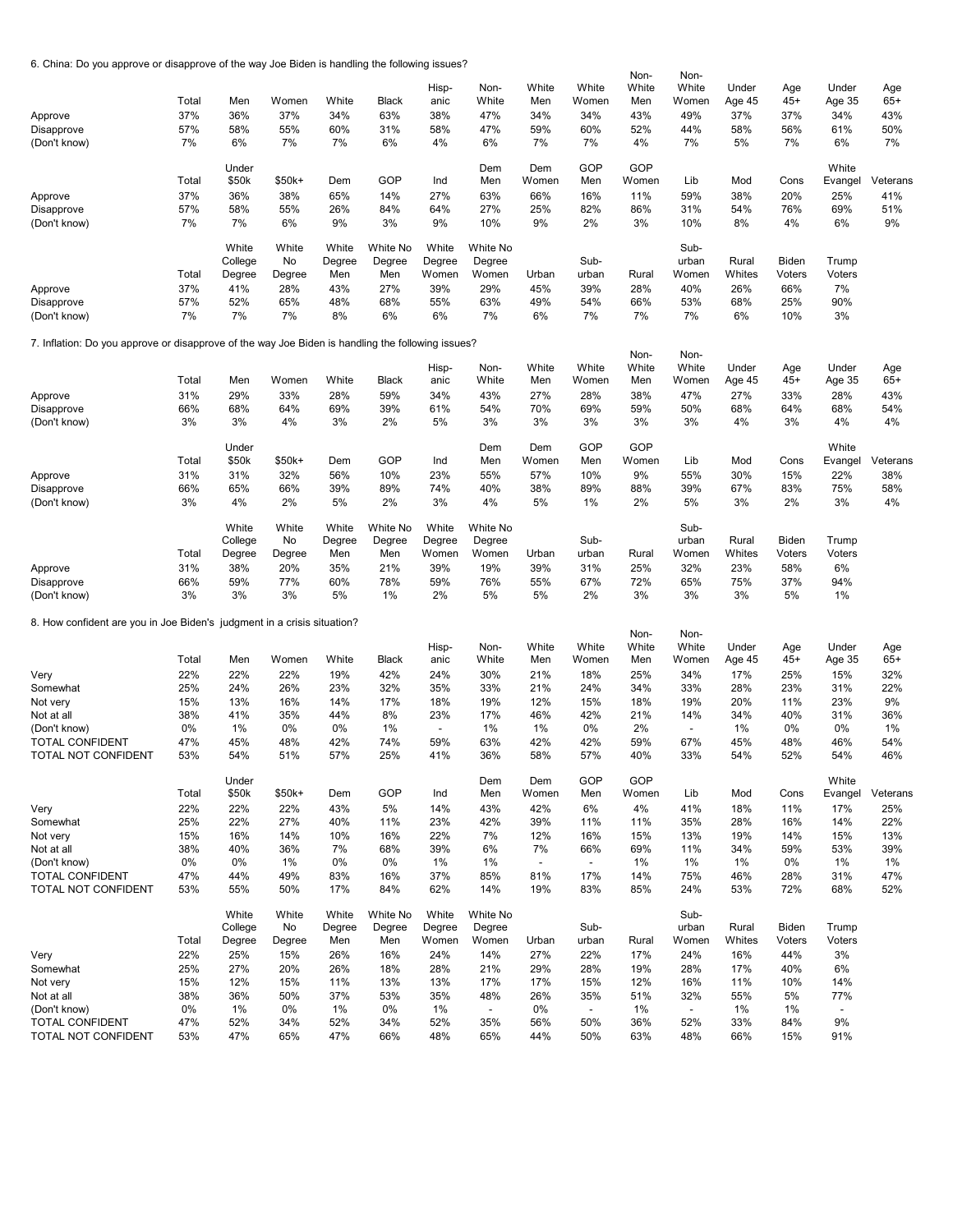9. Do you approve or disapprove of Joe Biden's response to Russias invasion of Ukraine?

| 9. Do you approve or disapprove of Joe Biden's Tesponse to Russias invasion of Okrame? |       |                |                |                          |                          |                          |                          |       |       | Non-                     | Non-                     |                |        |                          |          |
|----------------------------------------------------------------------------------------|-------|----------------|----------------|--------------------------|--------------------------|--------------------------|--------------------------|-------|-------|--------------------------|--------------------------|----------------|--------|--------------------------|----------|
|                                                                                        |       |                |                |                          |                          | Hisp-                    | Non-                     | White | White | White                    | White                    | Under          | Age    | Under                    | Age      |
|                                                                                        | Total | Men            | Women          | White                    | <b>Black</b>             | anic                     | White                    | Men   | Women | Men                      | Women                    | Age 45         | $45+$  | Age 35                   | $65+$    |
| Approve                                                                                | 42%   | 40%            | 44%            | 39%                      | 67%                      | 44%                      | 53%                      | 38%   | 40%   | 50%                      | 56%                      | 38%            | 45%    | 36%                      | 53%      |
| Disapprove                                                                             | 54%   | 58%            | 51%            | 57%                      | 31%                      | 54%                      | 44%                      | 60%   | 55%   | 49%                      | 41%                      | 59%            | 51%    | 60%                      | 44%      |
| (Don't know)                                                                           | 4%    | 2%             | 5%             | 4%                       | 2%                       | 2%                       | 3%                       | 2%    | 5%    | 2%                       | 4%                       | 4%             | 3%     | 3%                       | 3%       |
|                                                                                        |       |                |                |                          |                          |                          |                          |       |       |                          |                          |                |        |                          |          |
|                                                                                        |       | Under          |                |                          |                          |                          | Dem                      | Dem   | GOP   | GOP                      |                          |                |        | White                    |          |
|                                                                                        | Total | \$50k          | \$50k+         | Dem                      | GOP                      | Ind                      | Men                      | Women | Men   | Women                    | Lib                      | Mod            | Cons   | Evangel                  | Veterans |
| Approve                                                                                | 42%   | 38%            | 46%            | 72%                      | 17%                      | 33%                      | 71%                      | 74%   | 18%   | 17%                      | 66%                      | 42%            | 26%    | 31%                      | 43%      |
| Disapprove                                                                             | 54%   | 59%            | 49%            | 25%                      | 79%                      | 62%                      | 28%                      | 23%   | 81%   | 78%                      | 30%                      | 55%            | 71%    | 65%                      | 53%      |
| (Don't know)                                                                           | 4%    | 3%             | 4%             | 3%                       | 4%                       | 5%                       | 2%                       | 4%    | 1%    | 6%                       | 3%                       | 4%             | 4%     | 3%                       | 4%       |
|                                                                                        |       |                |                |                          |                          |                          |                          |       |       |                          |                          |                |        |                          |          |
|                                                                                        |       | White          | White          | White                    | White No                 | White                    | White No                 |       |       |                          | Sub-                     |                |        |                          |          |
|                                                                                        |       | College        | No             | Degree                   | Degree                   | Degree                   | Degree                   |       | Sub-  |                          | urban                    | Rural          | Biden  | Trump                    |          |
|                                                                                        | Total | Degree         | Degree         | Men                      | Men                      | Women                    | Women                    | Urban | urban | Rural                    | Women                    | Whites         | Voters | Voters                   |          |
| Approve                                                                                | 42%   | 50%            | 30%            | 48%                      | 30%                      | 51%                      | 31%                      | 51%   | 45%   | 33%                      | 49%                      | 30%            | 74%    | 10%                      |          |
| Disapprove                                                                             | 54%   | 46%            | 66%            | 49%                      | 69%                      | 44%                      | 64%                      | 45%   | 52%   | 63%                      | 46%                      | 66%            | 23%    | 87%                      |          |
| (Don't know)                                                                           | 4%    | 4%             | 3%             | 3%                       | 1%                       | 5%                       | 5%                       | 4%    | 3%    | 4%                       | 5%                       | 3%             | 3%     | 4%                       |          |
|                                                                                        |       |                |                |                          |                          |                          |                          |       |       |                          |                          |                |        |                          |          |
| 11. Right now, how interested are you in the November elections?                       |       |                |                |                          |                          |                          |                          |       |       | Non-                     | Non-                     |                |        |                          |          |
|                                                                                        |       |                |                |                          |                          | Hisp-                    | Non-                     | White | White | White                    | White                    | Under          | Age    | Under                    | Age      |
|                                                                                        | Total | Men            | Women          | White                    | <b>Black</b>             | anic                     | White                    | Men   | Women | Men                      | Women                    | Age 45         | $45+$  | Age 35                   | $65+$    |
| Extremely                                                                              | 44%   | 45%            | 43%            | 45%                      | 44%                      | 38%                      | 40%                      | 47%   | 43%   | 37%                      | 42%                      | 35%            | 49%    | 32%                      | 50%      |
| Very                                                                                   | 25%   | 26%            | 24%            | 24%                      | 26%                      | 24%                      | 24%                      | 26%   | 23%   | 23%                      | 24%                      | 25%            | 25%    | 25%                      | 30%      |
| Somewhat                                                                               | 22%   | 21%            | 22%            | 21%                      | 23%                      | 27%                      | 26%                      | 19%   | 22%   | 28%                      | 25%                      | 26%            | 18%    | 30%                      | 15%      |
| Not at all                                                                             | 9%    | 9%             | 10%            | 10%                      | 8%                       | 10%                      | 10%                      | 8%    | 11%   | 11%                      | 9%                       | 13%            | 7%     | 12%                      | 5%       |
| (Don't know)                                                                           | 0%    | 0%             | 1%             | 0%                       | $\overline{\phantom{a}}$ | $\overline{\phantom{a}}$ | $\overline{\phantom{a}}$ | $0\%$ | 0%    | $\overline{\phantom{a}}$ | $\overline{\phantom{a}}$ | $1\%$          | 0%     | $\overline{\phantom{a}}$ | 0%       |
|                                                                                        |       |                |                |                          |                          |                          |                          |       |       |                          |                          |                |        |                          |          |
|                                                                                        |       | Under          |                |                          |                          |                          | Dem                      | Dem   | GOP   | GOP                      |                          |                |        | White                    |          |
|                                                                                        | Total | \$50k          | \$50k+         | Dem                      | GOP                      | Ind                      | Men                      | Women | Men   | Women                    | Lib                      | Mod            | Cons   | Evangel                  | Veterans |
| Extremely                                                                              | 44%   | 42%            | 46%            | 44%                      | 52%                      | 26%                      | 42%                      | 46%   | 52%   | 51%                      | 43%                      | 33%            | 51%    | 51%                      | 51%      |
| Very                                                                                   | 25%   | 23%            | 26%            | 29%                      | 24%                      | 18%                      | 28%                      | 29%   | 26%   | 23%                      | 31%                      | 17%            | 26%    | 27%                      | 30%      |
| Somewhat                                                                               | 22%   | 24%            | 20%            | 21%                      | 16%                      | 35%                      | 23%                      | 19%   | 17%   | 15%                      | 21%                      | 31%            | 16%    | 16%                      | 14%      |
| Not at all                                                                             | 9%    | 11%            | 8%             | 6%                       | 7%                       | 21%                      | 7%                       | 6%    | 4%    | 10%                      | 6%                       | 19%            | 7%     | 5%                       | 4%       |
| (Don't know)                                                                           | 0%    | 1%             | $\blacksquare$ | 0%                       | 0%                       | L,                       | $\overline{a}$           | 1%    | 1%    | 0%                       | $\overline{a}$           | 1%             | 0%     | 1%                       | 1%       |
|                                                                                        |       | White          | White          | White                    | White No                 | White                    | White No                 |       |       |                          | Sub-                     |                |        |                          |          |
|                                                                                        |       | College        | No             | Degree                   | Degree                   | Degree                   | Degree                   |       | Sub-  |                          | urban                    | Rural          | Biden  | Trump                    |          |
|                                                                                        | Total | Degree         | Degree         | Men                      | Men                      | Women                    | Women                    | Urban | urban | Rural                    | Women                    | Whites         | Voters | Voters                   |          |
| Extremely                                                                              | 44%   | 47%            | 43%            | 49%                      | 45%                      | 46%                      | 41%                      | 43%   | 43%   | 48%                      | 43%                      | 50%            | 43%    | 56%                      |          |
| Very                                                                                   | 25%   | 29%            | 21%            | 32%                      | 21%                      | 27%                      | 21%                      | 24%   | 25%   | 24%                      | 26%                      | 23%            | 31%    | 23%                      |          |
| Somewhat                                                                               | 22%   | 18%            | 23%            | 15%                      | 22%                      | 20%                      | 24%                      | 23%   | 21%   | 20%                      | 20%                      | 20%            | 19%    | 15%                      |          |
| Not at all                                                                             | 9%    | 6%             | 13%            | 5%                       | 11%                      | 7%                       | 14%                      | 10%   | 10%   | 7%                       | 11%                      | 8%             | 7%     | 6%                       |          |
| (Don't know)                                                                           | $0\%$ | $\blacksquare$ | 1%             | $\overline{\phantom{a}}$ | 0%                       | $\overline{a}$           | 1%                       | $0\%$ | $0\%$ | 0%                       | 0%                       | $\blacksquare$ | 0%     | 0%                       |          |
|                                                                                        |       |                |                |                          |                          |                          |                          |       |       |                          |                          |                |        |                          |          |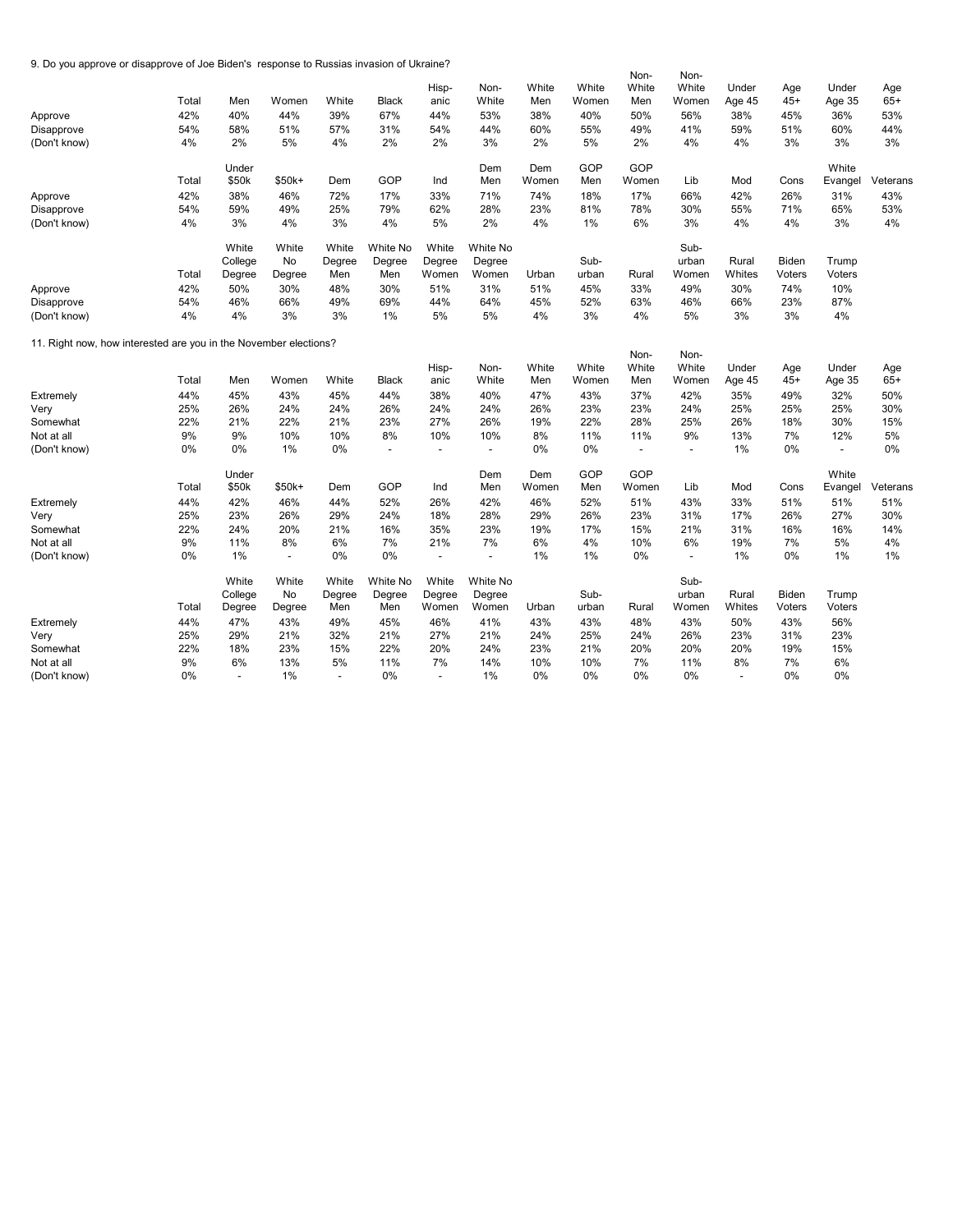12. How important is the outcome of this November's election to you?

| iz. How important is the outcome of this november's election to you? |       |         |         |                          |              |        |                          |       |       | Non-                     | Non-  |        |        |                          |          |
|----------------------------------------------------------------------|-------|---------|---------|--------------------------|--------------|--------|--------------------------|-------|-------|--------------------------|-------|--------|--------|--------------------------|----------|
|                                                                      |       |         |         |                          |              | Hisp-  | Non-                     | White | White | White                    | White | Under  | Age    | Under                    | Age      |
|                                                                      | Total | Men     | Women   | White                    | <b>Black</b> | anic   | White                    | Men   | Women | Men                      | Women | Age 45 | $45+$  | Age 35                   | $65+$    |
| Extremely                                                            | 47%   | 47%     | 46%     | 46%                      | 56%          | 43%    | 47%                      | 49%   | 44%   | 41%                      | 51%   | 37%    | 53%    | 34%                      | 57%      |
| Very                                                                 | 27%   | 27%     | 28%     | 28%                      | 18%          | 29%    | 24%                      | 27%   | 30%   | 26%                      | 22%   | 28%    | 27%    | 30%                      | 25%      |
| Somewhat                                                             | 19%   | 18%     | 19%     | 18%                      | 21%          | 23%    | 23%                      | 16%   | 19%   | 28%                      | 20%   | 25%    | 15%    | 27%                      | 13%      |
| Not at all                                                           | 6%    | 6%      | 6%      | 7%                       | 3%           | 5%     | 5%                       | 7%    | 7%    | 5%                       | 6%    | 9%     | 5%     | 8%                       | 4%       |
| (Don't know)                                                         | 1%    | 1%      | 0%      | 1%                       | 1%           | $1\%$  | 1%                       | 1%    | $0\%$ | 1%                       | 1%    | 1%     | 1%     | 0%                       | 1%       |
|                                                                      |       | Under   |         |                          |              |        | Dem                      | Dem   | GOP   | GOP                      |       |        |        | White                    |          |
|                                                                      | Total | \$50k   | $$50k+$ | Dem                      | GOP          | Ind    | Men                      | Women | Men   | Women                    | Lib   | Mod    | Cons   | Evangel                  | Veterans |
| Extremely                                                            | 47%   | 45%     | 49%     | 48%                      | 55%          | 26%    | 48%                      | 48%   | 55%   | 55%                      | 45%   | 34%    | 55%    | 52%                      | 53%      |
| Very                                                                 | 27%   | 24%     | 29%     | 30%                      | 26%          | 25%    | 27%                      | 31%   | 26%   | 27%                      | 34%   | 21%    | 26%    | 30%                      | 27%      |
| Somewhat                                                             | 19%   | 23%     | 16%     | 17%                      | 14%          | 32%    | 19%                      | 16%   | 16%   | 13%                      | 15%   | 30%    | 15%    | 13%                      | 17%      |
| Not at all                                                           | 6%    | 8%      | 5%      | 4%                       | 4%           | 15%    | 5%                       | 4%    | 3%    | 5%                       | 5%    | 13%    | 3%     | 5%                       | 4%       |
| (Don't know)                                                         | 1%    | 0%      | 1%      | 1%                       | 0%           | 2%     | 1%                       | $0\%$ | 1%    | $\overline{\phantom{a}}$ | 0%    | 2%     | $0\%$  | $0\%$                    |          |
|                                                                      |       | White   | White   | White                    | White No     | White  | White No                 |       |       |                          | Sub-  |        |        |                          |          |
|                                                                      |       | College | No      | Degree                   | Degree       | Degree | Degree                   |       | Sub-  |                          | urban | Rural  | Biden  | Trump                    |          |
|                                                                      | Total | Degree  | Degree  | Men                      | Men          | Women  | Women                    | Urban | urban | Rural                    | Women | Whites | Voters | Voters                   |          |
| Extremely                                                            | 47%   | 48%     | 45%     | 49%                      | 49%          | 48%    | 42%                      | 44%   | 45%   | 52%                      | 46%   | 53%    | 46%    | 58%                      |          |
| Very                                                                 | 27%   | 34%     | 24%     | 34%                      | 21%          | 33%    | 27%                      | 30%   | 27%   | 25%                      | 28%   | 26%    | 32%    | 25%                      |          |
| Somewhat                                                             | 19%   | 14%     | 21%     | 14%                      | 18%          | 14%    | 23%                      | 19%   | 20%   | 17%                      | 19%   | 15%    | 17%    | 12%                      |          |
| Not at all                                                           | 6%    | 4%      | 9%      | 4%                       | 10%          | 4%     | 8%                       | 6%    | 7%    | 5%                       | 7%    | 5%     | 5%     | 4%                       |          |
| (Don't know)                                                         | 1%    | 0%      | 1%      | $\overline{\phantom{a}}$ | 2%           | $1\%$  | $\overline{\phantom{a}}$ | 1%    | 1%    | 1%                       | 0%    | 0%     | 1%     | $\overline{\phantom{a}}$ |          |

 $N_{\rm H}$  $N_{\rm c}$ 13. If the election for Congress were held today, would you vote for the Democratic candidate in your district or the Republican candidate in your district? [IF UNDECIDED: Well, if you had to vote, which way would you lean?]

| GOP<br>GOP<br>Dem<br>White<br>Dem<br>Under<br>GOP<br>\$50k<br>$$50k+$<br>Total<br>Dem<br>Ind<br>Men<br>Women<br>Cons<br>Men<br>Women<br>Lib<br>Mod<br>Evangel<br>5%<br>3%<br>77%<br>38%<br>41%<br>40%<br>43%<br>88%<br>20%<br>89%<br>88%<br>6%<br>18%<br>26%<br>Vote Democratic<br>6%<br>47%<br>91%<br>21%<br>91%<br>92%<br>15%<br>27%<br>73%<br>Vote Republican<br>43%<br>40%<br>6%<br>7%<br>63%<br>3%<br>1%<br>8%<br>4%<br>5%<br>1%<br>16%<br>1%<br>1%<br>1%<br>2%<br>3%<br>3%<br>(Other)<br>$0\%$<br>3%<br>8%<br>3%<br>3%<br>4%<br>(Undecided/Don't know)<br>12%<br>15%<br>4%<br>44%<br>4%<br>5%<br>6%<br>28%<br>6%<br>8%<br>7%<br>Sub-<br>White<br>White<br>White No<br>White<br>White<br>White No<br>Sub-<br><b>Biden</b><br>College<br>Degree<br>Degree<br>Rural<br>No<br>Degree<br>Degree<br>Trump<br>urban<br>Whites<br>Total<br>Degree<br>Women<br>Urban<br>Rural<br>Women<br>Degree<br>Men<br>Women<br>urban<br>Voters<br>Voters<br>Men<br>41%<br>46%<br>27%<br>44%<br>30%<br>32%<br>45%<br>29%<br>81%<br>3%<br>45%<br>29%<br>50%<br>43%<br>Vote Democratic<br>43%<br>45%<br>53%<br>45%<br>56%<br>42%<br>55%<br>39%<br>58%<br>9%<br>89%<br>Vote Republican<br>45%<br>51%<br>33%<br>3%<br>4%<br>2%<br>4%<br>1%<br>5%<br>2%<br>3%<br>4%<br>4%<br>4%<br>3%<br>3%<br>3%<br>(Other) | Vote Democratic<br>Vote Republican<br>(Other)<br>(Undecided/Don't know) | Total<br>41%<br>43%<br>4%<br>12% | Men<br>40%<br>46%<br>4%<br>10% | Women<br>42%<br>42%<br>4%<br>13% | White<br>36%<br>50%<br>3%<br>12% | <b>Black</b><br>71%<br>13%<br>2%<br>14% | Hisp-<br>anic<br>52%<br>30%<br>8%<br>10% | Non-<br>White<br>59%<br>23%<br>6%<br>12% | White<br>Men<br>35%<br>51%<br>3%<br>11% | White<br>Women<br>36%<br>48%<br>3%<br>13% | Non-<br>White<br>Men<br>60%<br>24%<br>7%<br>10% | Non-<br>White<br>Women<br>59%<br>22%<br>5%<br>14% | Under<br>Age 45<br>41%<br>37%<br>6%<br>16% | Age<br>$45+$<br>41%<br>47%<br>3%<br>9% | Under<br>Age 35<br>43%<br>38%<br>5%<br>14% | Age<br>$65+$<br>46%<br>47%<br>1%<br>6% |
|------------------------------------------------------------------------------------------------------------------------------------------------------------------------------------------------------------------------------------------------------------------------------------------------------------------------------------------------------------------------------------------------------------------------------------------------------------------------------------------------------------------------------------------------------------------------------------------------------------------------------------------------------------------------------------------------------------------------------------------------------------------------------------------------------------------------------------------------------------------------------------------------------------------------------------------------------------------------------------------------------------------------------------------------------------------------------------------------------------------------------------------------------------------------------------------------------------------------------------------------------------------------------------------|-------------------------------------------------------------------------|----------------------------------|--------------------------------|----------------------------------|----------------------------------|-----------------------------------------|------------------------------------------|------------------------------------------|-----------------------------------------|-------------------------------------------|-------------------------------------------------|---------------------------------------------------|--------------------------------------------|----------------------------------------|--------------------------------------------|----------------------------------------|
|                                                                                                                                                                                                                                                                                                                                                                                                                                                                                                                                                                                                                                                                                                                                                                                                                                                                                                                                                                                                                                                                                                                                                                                                                                                                                          |                                                                         |                                  |                                |                                  |                                  |                                         |                                          |                                          |                                         |                                           |                                                 |                                                   |                                            |                                        |                                            |                                        |
|                                                                                                                                                                                                                                                                                                                                                                                                                                                                                                                                                                                                                                                                                                                                                                                                                                                                                                                                                                                                                                                                                                                                                                                                                                                                                          |                                                                         |                                  |                                |                                  |                                  |                                         |                                          |                                          |                                         |                                           |                                                 |                                                   |                                            |                                        |                                            | Veterans                               |
|                                                                                                                                                                                                                                                                                                                                                                                                                                                                                                                                                                                                                                                                                                                                                                                                                                                                                                                                                                                                                                                                                                                                                                                                                                                                                          |                                                                         |                                  |                                |                                  |                                  |                                         |                                          |                                          |                                         |                                           |                                                 |                                                   |                                            |                                        |                                            | 40%                                    |
|                                                                                                                                                                                                                                                                                                                                                                                                                                                                                                                                                                                                                                                                                                                                                                                                                                                                                                                                                                                                                                                                                                                                                                                                                                                                                          |                                                                         |                                  |                                |                                  |                                  |                                         |                                          |                                          |                                         |                                           |                                                 |                                                   |                                            |                                        |                                            | 50%                                    |
|                                                                                                                                                                                                                                                                                                                                                                                                                                                                                                                                                                                                                                                                                                                                                                                                                                                                                                                                                                                                                                                                                                                                                                                                                                                                                          |                                                                         |                                  |                                |                                  |                                  |                                         |                                          |                                          |                                         |                                           |                                                 |                                                   |                                            |                                        |                                            |                                        |
|                                                                                                                                                                                                                                                                                                                                                                                                                                                                                                                                                                                                                                                                                                                                                                                                                                                                                                                                                                                                                                                                                                                                                                                                                                                                                          |                                                                         |                                  |                                |                                  |                                  |                                         |                                          |                                          |                                         |                                           |                                                 |                                                   |                                            |                                        |                                            |                                        |
|                                                                                                                                                                                                                                                                                                                                                                                                                                                                                                                                                                                                                                                                                                                                                                                                                                                                                                                                                                                                                                                                                                                                                                                                                                                                                          |                                                                         |                                  |                                |                                  |                                  |                                         |                                          |                                          |                                         |                                           |                                                 |                                                   |                                            |                                        |                                            |                                        |
|                                                                                                                                                                                                                                                                                                                                                                                                                                                                                                                                                                                                                                                                                                                                                                                                                                                                                                                                                                                                                                                                                                                                                                                                                                                                                          |                                                                         |                                  |                                |                                  |                                  |                                         |                                          |                                          |                                         |                                           |                                                 |                                                   |                                            |                                        |                                            |                                        |
|                                                                                                                                                                                                                                                                                                                                                                                                                                                                                                                                                                                                                                                                                                                                                                                                                                                                                                                                                                                                                                                                                                                                                                                                                                                                                          |                                                                         |                                  |                                |                                  |                                  |                                         |                                          |                                          |                                         |                                           |                                                 |                                                   |                                            |                                        |                                            |                                        |
|                                                                                                                                                                                                                                                                                                                                                                                                                                                                                                                                                                                                                                                                                                                                                                                                                                                                                                                                                                                                                                                                                                                                                                                                                                                                                          |                                                                         |                                  |                                |                                  |                                  |                                         |                                          |                                          |                                         |                                           |                                                 |                                                   |                                            |                                        |                                            |                                        |
|                                                                                                                                                                                                                                                                                                                                                                                                                                                                                                                                                                                                                                                                                                                                                                                                                                                                                                                                                                                                                                                                                                                                                                                                                                                                                          |                                                                         |                                  |                                |                                  |                                  |                                         |                                          |                                          |                                         |                                           |                                                 |                                                   |                                            |                                        |                                            |                                        |
|                                                                                                                                                                                                                                                                                                                                                                                                                                                                                                                                                                                                                                                                                                                                                                                                                                                                                                                                                                                                                                                                                                                                                                                                                                                                                          | (Undecided/Don't know)                                                  | 12%                              | 9%                             | 14%                              | 9%                               | 12%                                     | 9%                                       | 16%                                      | 13%                                     | 11%                                       | 10%                                             | 12%                                               | 10%                                        | 7%                                     | 6%                                         |                                        |

14. President Biden nominated Ketanji Brown Jackson to serve on the U.S. Supreme Court. If you were voting on Jackson's nomination, would you vote to confirm her or not?

| Total<br>56%<br>35%<br>9% | Men<br>55%<br>36%<br>9% | Women<br>57%<br>35%<br>8% | White<br>51%<br>40%<br>10% | <b>Black</b><br>85%<br>11%<br>3% | Hisp-<br>anic<br>70%<br>24%<br>6% | Non-<br>White<br>74%<br>21%<br>5% | White<br>Men<br>49%<br>40%<br>10% | White<br>Women<br>52%<br>39%<br>9% | Non-<br>White<br>Men<br>74%<br>20%<br>6% | Non-<br>White<br>Women<br>74%<br>21%<br>5% | Under<br>Age 45<br>57%<br>36%<br>7% | Age<br>$45+$<br>56%<br>35%<br>9% | Under<br>Age 35<br>58%<br>33%<br>9% | Age<br>$65+$<br>61%<br>32%<br>7% |
|---------------------------|-------------------------|---------------------------|----------------------------|----------------------------------|-----------------------------------|-----------------------------------|-----------------------------------|------------------------------------|------------------------------------------|--------------------------------------------|-------------------------------------|----------------------------------|-------------------------------------|----------------------------------|
|                           |                         |                           |                            |                                  |                                   |                                   |                                   |                                    |                                          |                                            |                                     |                                  |                                     |                                  |
| Total                     | \$50k                   | $$50k+$                   | Dem                        | GOP                              | Ind                               | Men                               | Women                             | Men                                | Women                                    | Lib                                        | Mod                                 | Cons                             | Evangel                             | Veterans                         |
| 56%                       | 53%                     | 59%                       | 87%                        | 28%                              | 51%                               | 89%                               | 86%                               | 29%                                | 26%                                      | 82%                                        | 57%                                 | 37%                              | 42%                                 | 55%                              |
| 35%                       | 38%                     | 33%                       | 8%                         | 61%                              | 37%                               | 6%                                | 10%                               | 61%                                | 61%                                      | 12%                                        | 33%                                 | 53%                              | 47%                                 | 36%                              |
| 9%                        | 9%                      | 8%                        | 5%                         | 11%                              | 12%                               | 5%                                | 4%                                | 10%                                | 13%                                      | 5%                                         | 10%                                 | 10%                              | 10%                                 | 9%                               |
|                           | White                   | White                     | White                      | White No                         | White                             | White No                          |                                   |                                    |                                          | Sub-                                       |                                     |                                  |                                     |                                  |
|                           | College                 | No                        | Degree                     | Degree                           | Degree                            | Degree                            |                                   | Sub-                               |                                          | urban                                      | Rural                               | Biden                            | Trump                               |                                  |
| Total                     | Degree                  | Degree                    | Men                        | Men                              | Women                             | Women                             | Urban                             | urban                              | Rural                                    | Women                                      | Whites                              | Voters                           | Voters                              |                                  |
| 56%                       | 60%                     | 44%                       | 58%                        | 42%                              | 61%                               | 45%                               | 69%                               | 59%                                | 43%                                      | 60%                                        | 41%                                 | 87%                              | 24%                                 |                                  |
| 35%                       | 32%                     | 45%                       | 31%                        | 47%                              | 33%                               | 44%                               | 25%                               | 33%                                | 47%                                      | 32%                                        | 49%                                 | 8%                               | 64%                                 |                                  |
| 9%                        | 8%                      | 11%                       | 10%                        | 10%                              | 6%                                | 11%                               | 6%                                | 9%                                 | 10%                                      | 8%                                         | 10%                                 | 5%                               | 12%                                 |                                  |
|                           |                         | Under                     |                            |                                  |                                   |                                   | Dem                               | Dem                                | GOP                                      | GOP                                        |                                     |                                  |                                     | White                            |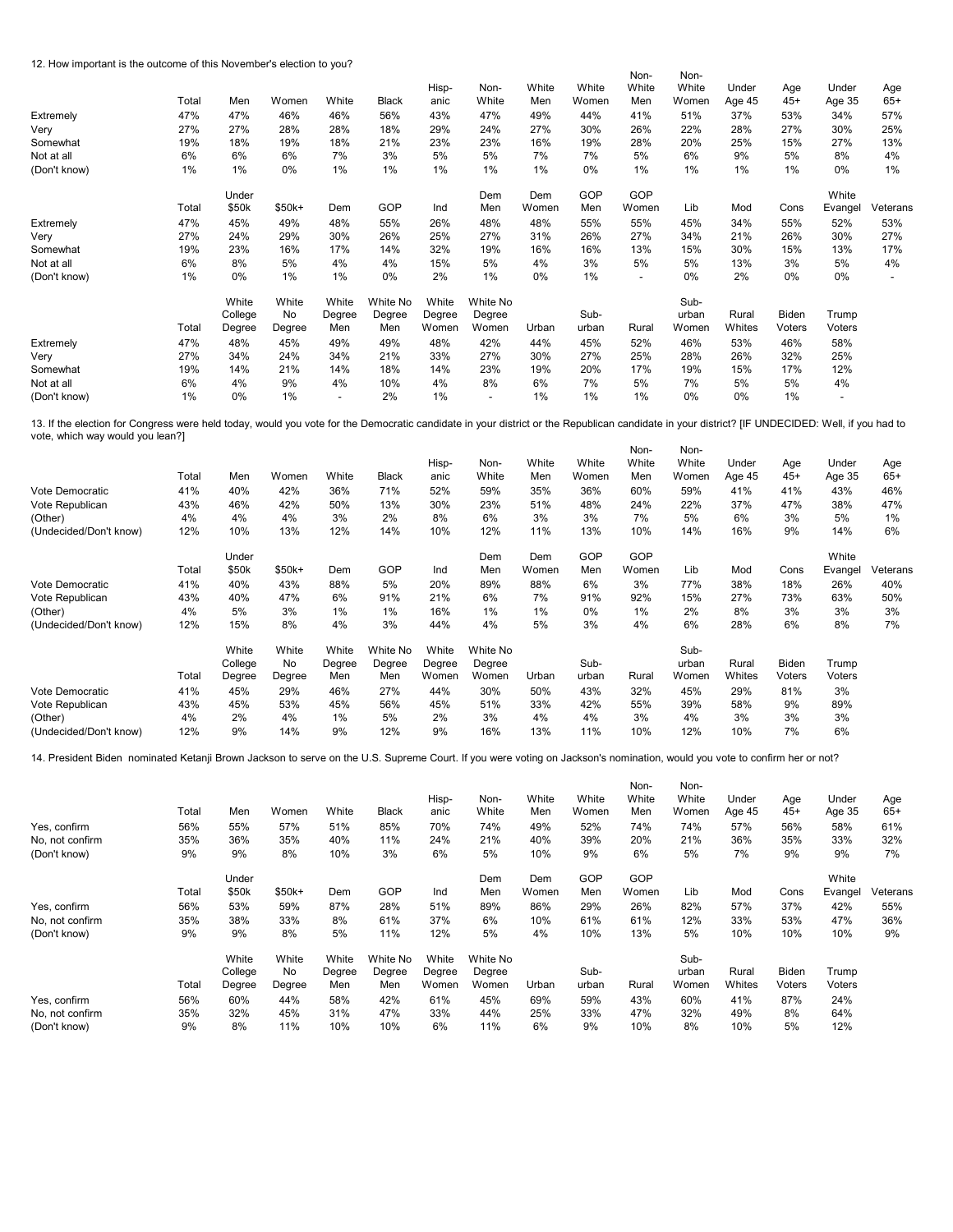22. How closely have you been following news about Russia's invasion of Ukraine?

|                                                                                        |       |         |        |                          |              |                          |                |                          |                          | Non-                     | Non-                     |                |                |                |                |
|----------------------------------------------------------------------------------------|-------|---------|--------|--------------------------|--------------|--------------------------|----------------|--------------------------|--------------------------|--------------------------|--------------------------|----------------|----------------|----------------|----------------|
|                                                                                        |       |         |        |                          |              | Hisp-                    | Non-           | White                    | White                    | White                    | White                    | Under          | Age            | Under          | Age            |
|                                                                                        | Total | Men     | Women  | White                    | <b>Black</b> | anic                     | White          | Men                      | Women                    | Men                      | Women                    | Age 45         | $45+$          | Age 35         | $65+$          |
| Very                                                                                   | 42%   | 43%     | 40%    | 44%                      | 36%          | 38%                      | 35%            | 46%                      | 42%                      | 34%                      | 36%                      | 28%            | 50%            | 28%            | 61%            |
| Somewhat                                                                               | 42%   | 41%     | 43%    | 40%                      | 45%          | 46%                      | 47%            | 39%                      | 42%                      | 47%                      | 46%                      | 50%            | 37%            | 50%            | 33%            |
| Not very                                                                               | 11%   | 12%     | 11%    | 11%                      | 12%          | 10%                      | 13%            | 11%                      | 10%                      | 14%                      | 12%                      | 14%            | 9%             | 16%            | 5%             |
|                                                                                        | 4%    | 3%      | 5%     | 5%                       | 7%           | 4%                       | 5%             | 3%                       | 6%                       | 5%                       | 5%                       | 7%             | 3%             | 6%             | 1%             |
| Not at all                                                                             |       |         |        |                          |              |                          |                |                          |                          |                          |                          |                |                |                |                |
| (Don't know)                                                                           | 0%    | 0%      | 0%     | 0%                       | ÷,           | 1%                       | 0%             | 0%                       | 0%                       | $\overline{\phantom{a}}$ | 1%                       | 1%             | $\blacksquare$ | 1%             | $\overline{a}$ |
| <b>TOTAL CLOSELY</b>                                                                   | 84%   | 85%     | 84%    | 84%                      | 81%          | 85%                      | 82%            | 85%                      | 84%                      | 81%                      | 82%                      | 78%            | 88%            | 78%            | 94%            |
| TOTAL NOT CLOSELY                                                                      | 16%   | 15%     | 16%    | 15%                      | 19%          | 15%                      | 18%            | 15%                      | 16%                      | 19%                      | 17%                      | 21%            | 12%            | 21%            | 6%             |
|                                                                                        |       | Under   |        |                          |              |                          | Dem            | Dem                      | GOP                      | GOP                      |                          |                |                | White          |                |
|                                                                                        | Total | \$50k   | \$50k+ | Dem                      | GOP          | Ind                      | Men            | Women                    | Men                      | Women                    | Lib                      | Mod            | Cons           | Evangel        | Veterans       |
| Very                                                                                   | 42%   | 36%     | 47%    | 47%                      | 44%          | 26%                      | 51%            | 44%                      | 45%                      | 43%                      | 48%                      | 29%            | 45%            | 45%            | 50%            |
| Somewhat                                                                               | 42%   | 44%     | 41%    | 40%                      | 42%          | 47%                      | 38%            | 42%                      | 41%                      | 42%                      | 42%                      | 45%            | 41%            | 42%            | 41%            |
| Not very                                                                               | 11%   | 14%     | 9%     | 10%                      | 11%          | 14%                      | 9%             | 11%                      | 11%                      | 10%                      | 9%                       | 15%            | 10%            | 11%            | 9%             |
| Not at all                                                                             | 4%    | 6%      | 3%     | 2%                       | 4%           | 11%                      | 2%             | 2%                       | 3%                       | 4%                       | 1%                       | 10%            | 3%             | 2%             | 1%             |
| (Don't know)                                                                           | 0%    | $0\%$   | 0%     | $\overline{a}$           |              | 1%                       | $\overline{a}$ | $\overline{\phantom{a}}$ | $\overline{\phantom{a}}$ | $\overline{a}$           | 0%                       | 1%             | $\overline{a}$ | $\overline{a}$ | $\overline{a}$ |
| <b>TOTAL CLOSELY</b>                                                                   | 84%   | 80%     | 88%    | 88%                      | 86%          | 73%                      | 89%            | 86%                      | 86%                      | 85%                      | 89%                      | 74%            | 86%            | 87%            | 90%            |
| <b>TOTAL NOT CLOSELY</b>                                                               | 16%   | 20%     | 12%    | 12%                      | 14%          | 26%                      | 11%            | 14%                      | 14%                      | 15%                      | 10%                      | 26%            | 14%            | 13%            | 10%            |
|                                                                                        |       |         |        |                          |              |                          |                |                          |                          |                          |                          |                |                |                |                |
|                                                                                        |       | White   | White  | White                    | White No     | White                    | White No       |                          |                          |                          | Sub-                     |                |                |                |                |
|                                                                                        |       | College | No     | Degree                   | Degree       | Degree                   | Degree         |                          | Sub-                     |                          | urban                    | Rural          | <b>Biden</b>   | Trump          |                |
|                                                                                        | Total | Degree  | Degree | Men                      | Men          | Women                    | Women          | Urban                    | urban                    | Rural                    | Women                    | Whites         | Voters         | Voters         |                |
| Very                                                                                   | 42%   | 50%     | 39%    | 53%                      | 41%          | 47%                      | 37%            | 39%                      | 42%                      | 44%                      | 43%                      | 46%            | 48%            | 40%            |                |
| Somewhat                                                                               | 42%   | 39%     | 42%    | 36%                      | 42%          | 41%                      | 42%            | 46%                      | 42%                      | 41%                      | 41%                      | 39%            | 42%            | 43%            |                |
| Not very                                                                               | 11%   | 9%      | 13%    | 9%                       | 13%          | 8%                       | 12%            | 10%                      | 12%                      | 10%                      | 11%                      | 10%            | 9%             | 12%            |                |
| Not at all                                                                             | 4%    | 3%      | 6%     | 3%                       | 4%           | 3%                       | 8%             | 4%                       | 3%                       | 5%                       | 4%                       | 5%             | 1%             | 5%             |                |
| (Don't know)                                                                           | 0%    | 0%      | 0%     | $\overline{\phantom{a}}$ | 0%           | 1%                       | $\blacksquare$ | 1%                       | 0%                       | $\overline{a}$           | $\overline{\phantom{a}}$ | $\overline{a}$ | $\overline{a}$ | $\overline{a}$ |                |
| <b>TOTAL CLOSELY</b>                                                                   | 84%   | 88%     | 81%    | 88%                      | 83%          | 89%                      | 80%            | 85%                      | 85%                      | 85%                      | 84%                      | 85%            | 90%            | 83%            |                |
| TOTAL NOT CLOSELY                                                                      | 16%   | 11%     | 19%    | 12%                      | 17%          | 11%                      | 20%            | 14%                      | 15%                      | 15%                      | 16%                      | 15%            | 10%            | 17%            |                |
|                                                                                        |       |         |        |                          |              |                          |                |                          |                          |                          |                          |                |                |                |                |
| 23. Do you approve or disapprove of the U.S. response to Russia's invasion of Ukraine? |       |         |        |                          |              |                          |                |                          |                          |                          |                          |                |                |                |                |
|                                                                                        |       |         |        |                          |              |                          |                |                          |                          | Non-                     | Non-                     |                |                |                |                |
|                                                                                        |       |         |        |                          |              | Hisp-                    | Non-           | White                    | White                    | White                    | White                    | Under          | Age            | Under          | Age            |
|                                                                                        | Total | Men     | Women  | White                    | <b>Black</b> | anic                     | White          | Men                      | Women                    | Men                      | Women                    | Age 45         | $45+$          | Age 35         | $65+$          |
| Approve                                                                                | 44%   | 44%     | 44%    | 42%                      | 62%          | 45%                      | 51%            | 43%                      | 41%                      | 48%                      | 53%                      | 42%            | 45%            | 44%            | 53%            |
| Disapprove                                                                             | 51%   | 52%     | 51%    | 53%                      | 34%          | 55%                      | 46%            | 53%                      | 53%                      | 50%                      | 43%                      | 54%            | 50%            | 51%            | 42%            |
| (Don't know)                                                                           | 5%    | 4%      | 5%     | 5%                       | 4%           | $\overline{\phantom{a}}$ | 3%             | 4%                       | 6%                       | 2%                       | 3%                       | 4%             | 5%             | 5%             | 5%             |
|                                                                                        |       | Under   |        |                          |              |                          | Dem            | Dem                      | GOP                      | GOP                      |                          |                |                | White          |                |
|                                                                                        | Total | \$50k   | \$50k+ | Dem                      | GOP          | Ind                      | Men            | Women                    | Men                      | Women                    | Lib                      | Mod            | Cons           | Evangel        | Veterans       |
| Approve                                                                                | 44%   | 40%     | 48%    | 70%                      | 23%          | 33%                      | 72%            | 69%                      | 24%                      | 21%                      | 66%                      | 41%            | 30%            | 33%            | 48%            |
| Disapprove                                                                             | 51%   | 55%     | 47%    | 27%                      | 73%          | 58%                      | 27%            | 26%                      | 73%                      | 73%                      | 31%                      | 51%            | 65%            | 63%            | 47%            |
| (Don't know)                                                                           | 5%    | 5%      | 5%     | 3%                       | 5%           | 8%                       | 2%             | 4%                       | 3%                       | 6%                       | 3%                       | 7%             | 5%             | 3%             | 5%             |
|                                                                                        |       |         |        |                          |              |                          |                |                          |                          |                          |                          |                |                |                |                |
|                                                                                        |       | White   | White  | White                    | White No     | White                    | White No       |                          |                          |                          | Sub-                     |                |                |                |                |
|                                                                                        |       | College | No     | Degree                   | Degree       | Degree                   | Degree         |                          | Sub-                     |                          | urban                    | Rural          | Biden          | Trump          |                |
|                                                                                        | Total | Degree  | Degree | Men                      | Men          | Women                    | Women          | Urban                    | urban                    | Rural                    | Women                    | Whites         | Voters         | Voters         |                |
| Approve                                                                                | 44%   | 52%     | 33%    | 53%                      | 35%          | 52%                      | 32%            | 52%                      | 46%                      | 36%                      | 47%                      | 35%            | 71%            | 17%            |                |
| Disapprove                                                                             | 51%   | 43%     | 61%    | 42%                      | 61%          | 43%                      | 61%            | 44%                      | 50%                      | 58%                      | 48%                      | 60%            | 25%            | 78%            |                |
| (Don't know)                                                                           | 5%    | 5%      | 6%     | 5%                       | 4%           | 5%                       | 8%             | 4%                       | 4%                       | 6%                       | 5%                       | 6%             | 3%             | 5%             |                |
|                                                                                        |       |         |        |                          |              |                          |                |                          |                          |                          |                          |                |                |                |                |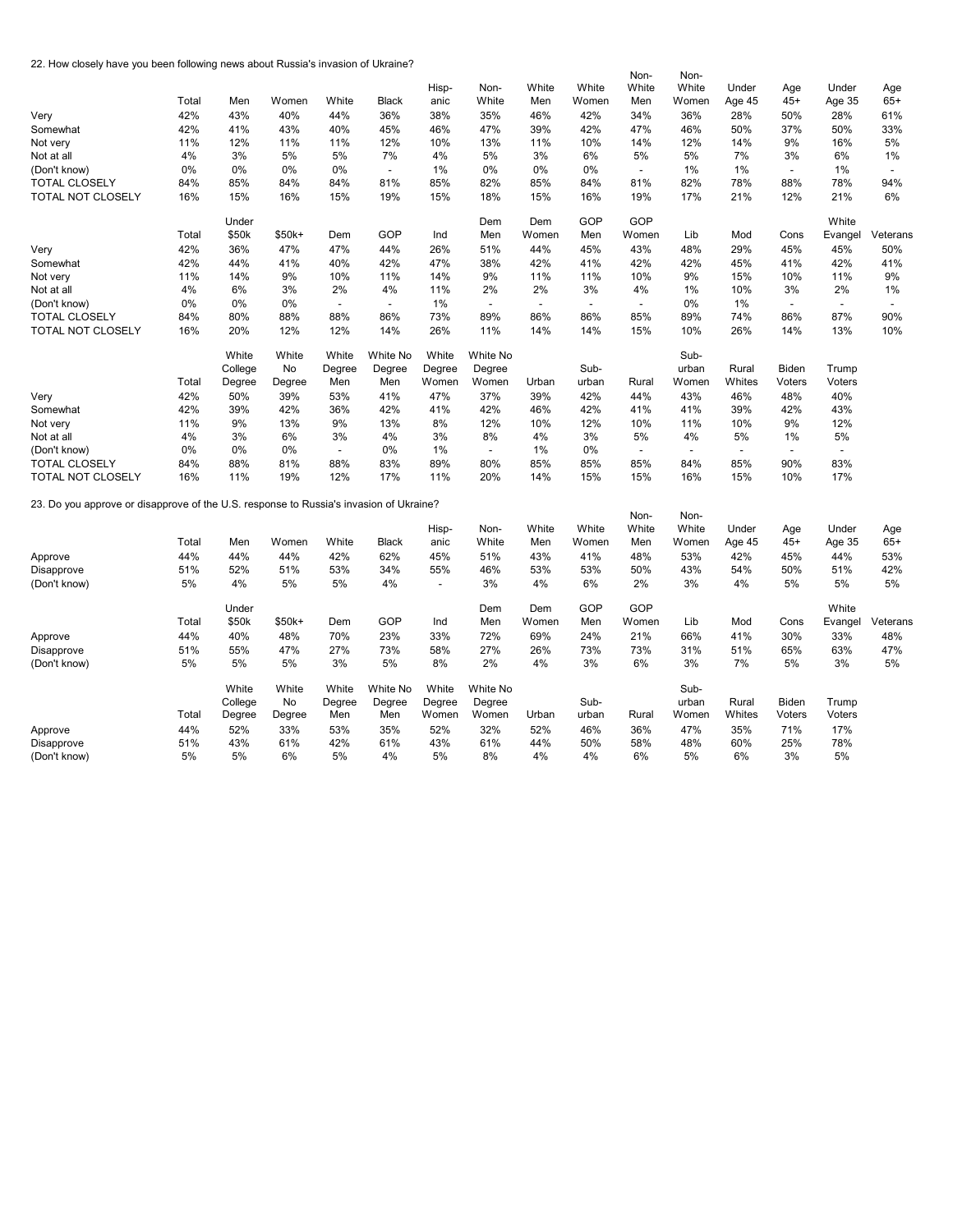24. How much do you think what happens in the Russia-Ukraine conflict matters to life in the United States?

|                                                                                                                                  |       |                          |        |                          |                          |                          |                          |                          |                          | Non-                     | Non-                     |                          |              |                          |          |
|----------------------------------------------------------------------------------------------------------------------------------|-------|--------------------------|--------|--------------------------|--------------------------|--------------------------|--------------------------|--------------------------|--------------------------|--------------------------|--------------------------|--------------------------|--------------|--------------------------|----------|
|                                                                                                                                  |       |                          |        |                          |                          | Hisp-                    | Non-                     | White                    | White                    | White                    | White                    | Under                    | Age          | Under                    | Age      |
|                                                                                                                                  | Total | Men                      | Women  | White                    | Black                    | anic                     | White                    | Men                      | Women                    | Men                      | Women                    | Age 45                   | $45+$        | Age 35                   | $65+$    |
| A great deal                                                                                                                     | 49%   | 48%                      | 49%    | 50%                      | 46%                      | 43%                      | 42%                      | 50%                      | 50%                      | 40%                      | 44%                      | 41%                      | 54%          | 39%                      | 56%      |
| Some                                                                                                                             | 37%   | 35%                      | 38%    | 37%                      | 37%                      | 34%                      | 35%                      | 34%                      | 40%                      | 36%                      | 35%                      | 38%                      | 36%          | 39%                      | 35%      |
| Not much                                                                                                                         | 10%   | 11%                      | 9%     | 8%                       | 11%                      | 17%                      | 15%                      | 10%                      | 7%                       | 18%                      | 14%                      | 15%                      | 6%           | 16%                      | 5%       |
| Not at all                                                                                                                       | 4%    | 5%                       | 4%     | 4%                       | 6%                       | 7%                       | 7%                       | 5%                       | 2%                       | 7%                       | 7%                       | 6%                       | 3%           | 6%                       | 3%       |
| (Don't know)                                                                                                                     | 0%    | 0%                       | 0%     | 1%                       | $\overline{\phantom{a}}$ | $\overline{\phantom{a}}$ | $\overline{\phantom{a}}$ | 1%                       | 1%                       | $\overline{\phantom{a}}$ | $\overline{\phantom{a}}$ | $\overline{\phantom{a}}$ | 1%           | $\overline{\phantom{a}}$ | 1%       |
| <b>TOTAL MATTERS</b>                                                                                                             | 85%   | 83%                      | 87%    | 87%                      | 84%                      | 77%                      | 78%                      | 84%                      | 90%                      | 75%                      | 79%                      | 79%                      | 90%          | 78%                      | 92%      |
| <b>TOTAL NOT MATTER</b>                                                                                                          | 14%   | 17%                      | 12%    | 12%                      | 16%                      | 23%                      | 22%                      | 15%                      | 9%                       | 25%                      | 21%                      | 21%                      | 10%          | 22%                      | 8%       |
|                                                                                                                                  |       | Under                    |        |                          |                          |                          | Dem                      | Dem                      | GOP                      | GOP                      |                          |                          |              | White                    |          |
|                                                                                                                                  | Total | \$50k                    | \$50k+ | Dem                      | GOP                      | Ind                      | Men                      | Women                    | Men                      | Women                    | Lib                      | Mod                      | Cons         | Evangel                  | Veterans |
| A great deal                                                                                                                     | 49%   | 49%                      | 49%    | 51%                      | 50%                      | 41%                      | 52%                      | 51%                      | 49%                      | 51%                      | 51%                      | 46%                      | 48%          | 57%                      | 51%      |
| Some                                                                                                                             | 37%   | 34%                      | 39%    | 38%                      | 35%                      | 36%                      | 35%                      | 41%                      | 35%                      | 35%                      | 38%                      | 34%                      | 37%          | 35%                      | 36%      |
| Not much                                                                                                                         | 10%   | 12%                      | 8%     | 8%                       | 10%                      | 13%                      | 11%                      | 6%                       | 11%                      | 9%                       | 8%                       | 10%                      | 11%          | 6%                       | 11%      |
| Not at all                                                                                                                       | 4%    | 5%                       | 4%     | 2%                       | 5%                       | 10%                      | 2%                       | 2%                       | 5%                       | 5%                       | 2%                       | 9%                       | 3%           | 1%                       | 3%       |
| (Don't know)                                                                                                                     | 0%    | 1%                       | 0%     | 0%                       | 0%                       | $1\%$                    | 1%                       | 0%                       | $\overline{\phantom{a}}$ | 1%                       | $\overline{\phantom{a}}$ | 0%                       | 1%           | 0%                       |          |
| <b>TOTAL MATTERS</b>                                                                                                             | 85%   | 83%                      | 88%    | 90%                      | 85%                      | 77%                      | 87%                      | 92%                      | 84%                      | 86%                      | 90%                      | 80%                      | 85%          | 92%                      | 86%      |
| TOTAL NOT MATTER                                                                                                                 | 14%   | 17%                      | 12%    | 10%                      | 15%                      | 23%                      | 13%                      | 8%                       | 16%                      | 14%                      | 10%                      | 19%                      | 14%          | 8%                       | 14%      |
|                                                                                                                                  |       | White                    | White  | White                    | White No                 | White                    | White No                 |                          |                          |                          | Sub-                     |                          |              |                          |          |
|                                                                                                                                  |       | College                  | No     | Degree                   | Degree                   | Degree                   | Degree                   |                          | Sub-                     |                          | urban                    | Rural                    | <b>Biden</b> | Trump                    |          |
|                                                                                                                                  | Total | Degree                   | Degree | Men                      | Men                      | Women                    | Women                    | Urban                    | urban                    | Rural                    | Women                    | Whites                   | Voters       | Voters                   |          |
| A great deal                                                                                                                     | 49%   | 52%                      | 49%    | 50%                      | 50%                      | 54%                      | 47%                      | 43%                      | 47%                      | 56%                      | 46%                      | 57%                      | 50%          | 51%                      |          |
| Some                                                                                                                             | 37%   | 39%                      | 35%    | 38%                      | 31%                      | 40%                      | 39%                      | 44%                      | 38%                      | 30%                      | 41%                      | 31%                      | 40%          | 32%                      |          |
| Not much                                                                                                                         | 10%   | 6%                       | 10%    | 8%                       | 11%                      | 5%                       | 9%                       | 9%                       | 11%                      | 9%                       | 10%                      | 8%                       | 7%           | 12%                      |          |
| Not at all                                                                                                                       | 4%    | 2%                       | 5%     | 3%                       | 7%                       | 1%                       | 3%                       | 4%                       | 4%                       | 5%                       | 3%                       | 3%                       | 3%           | 5%                       |          |
| (Don't know)                                                                                                                     | 0%    | $\overline{\phantom{a}}$ | 1%     | $\overline{\phantom{a}}$ | 1%                       | $\overline{\phantom{a}}$ | 1%                       | $\overline{\phantom{a}}$ | 0%                       | 1%                       | 0%                       | 1%                       | 0%           | 0%                       |          |
| <b>TOTAL MATTERS</b>                                                                                                             | 85%   | 92%                      | 84%    | 88%                      | 81%                      | 94%                      | 87%                      | 87%                      | 85%                      | 86%                      | 86%                      | 88%                      | 90%          | 83%                      |          |
| TOTAL NOT MATTER                                                                                                                 | 14%   | 8%                       | 15%    | 12%                      | 18%                      | 6%                       | 12%                      | 13%                      | 14%                      | 13%                      | 13%                      | 11%                      | 10%          | 17%                      |          |
| 25. Do you approve or disapprove of the job Ukrainian President Volodymyr Zelenskyy is doing responding to the Russian invasion? |       |                          |        |                          |                          |                          |                          |                          |                          |                          |                          |                          |              |                          |          |
|                                                                                                                                  |       |                          |        |                          |                          | Hisp-                    | Non-                     | White                    | White                    | Non-<br>White            | Non-<br>White            | Under                    | Age          | Under                    | Age      |
|                                                                                                                                  |       |                          |        |                          |                          |                          |                          |                          |                          |                          |                          |                          |              |                          |          |

|              |       |         |         |        |              | .      | .        |       | .     | .     | .     | -----  | ب س    | -----   | ب س      |
|--------------|-------|---------|---------|--------|--------------|--------|----------|-------|-------|-------|-------|--------|--------|---------|----------|
|              | Total | Men     | Women   | White  | <b>Black</b> | anic   | White    | Men   | Women | Men   | Women | Age 45 | $45+$  | Age 35  | $65+$    |
| Approve      | 76%   | 77%     | 75%     | 78%    | 69%          | 70%    | 70%      | 78%   | 77%   | 71%   | 69%   | 67%    | 82%    | 68%     | 88%      |
| Disapprove   | 19%   | 19%     | 19%     | 17%    | 25%          | 29%    | 26%      | 17%   | 17%   | 26%   | 26%   | 28%    | 13%    | 28%     | 8%       |
| (Don't know) | 5%    | 4%      | 6%      | 5%     | 6%           | 1%     | 4%       | 4%    | 6%    | 3%    | 5%    | 5%     | 5%     | 4%      | 4%       |
|              |       | Under   |         |        |              |        | Dem      | Dem   | GOP   | GOP   |       |        |        | White   |          |
|              | Total | \$50k   | $$50k+$ | Dem    | GOP          | Ind    | Men      | Women | Men   | Women | Lib   | Mod    | Cons   | Evangel | Veterans |
| Approve      | 76%   | 70%     | 82%     | 82%    | 76%          | 62%    | 86%      | 79%   | 75%   | 78%   | 81%   | 66%    | 78%    | 76%     | 83%      |
| Disapprove   | 19%   | 23%     | 16%     | 14%    | 18%          | 30%    | 12%      | 16%   | 21%   | 16%   | 15%   | 27%    | 17%    | 17%     | 15%      |
| (Don't know) | 5%    | 7%      | 3%      | 4%     | 5%           | 8%     | 3%       | 5%    | 4%    | 6%    | 3%    | 8%     | 5%     | 7%      | 2%       |
|              |       | White   | White   | White  | White No     | White  | White No |       |       |       | Sub-  |        |        |         |          |
|              |       | College | No      | Degree | Degree       | Degree | Degree   |       | Sub-  |       | urban | Rural  | Biden  | Trump   |          |
|              | Total | Degree  | Degree  | Men    | Men          | Women  | Women    | Urban | urban | Rural | Women | Whites | Voters | Voters  |          |
| Approve      | 76%   | 87%     | 70%     | 87%    | 72%          | 86%    | 69%      | 70%   | 80%   | 76%   | 76%   | 77%    | 83%    | 71%     |          |
| Disapprove   | 19%   | 10%     | 23%     | 9%     | 24%          | 10%    | 22%      | 23%   | 17%   | 18%   | 19%   | 17%    | 14%    | 22%     |          |
| (Don't know) | 5%    | 4%      | 7%      | 4%     | 5%           | 3%     | 9%       | 6%    | 4%    | 6%    | 5%    | 6%     | 4%     | 6%      |          |
|              |       |         |         |        |              |        |          |       |       |       |       |        |        |         |          |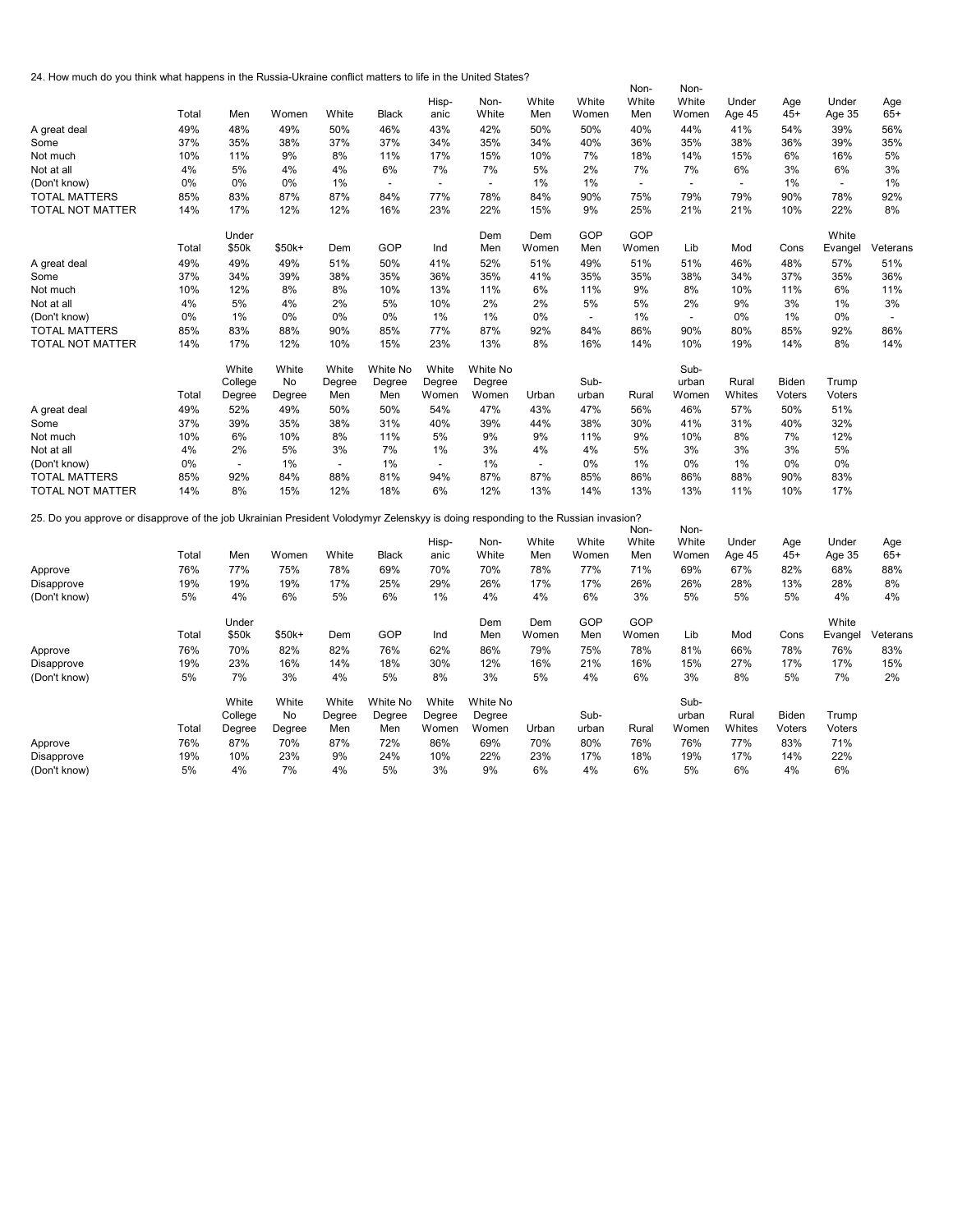26. Do you think the United States should -- or should not -- be doing more to help the Ukrainians fight Russia?

| Yes, should be doing more<br>No, should not<br>(Don't know)   | Total<br>63%<br>32%<br>5% | Men<br>63%<br>34%<br>3%           | Women<br>62%<br>31%<br>7%    | White<br>64%<br>31%<br>5%     | <b>Black</b><br>59%<br>35%<br>6% | Hisp-<br>anic<br>60%<br>39%<br>1% | Non-<br>White<br>60%<br>37%<br>3%  | White<br>Men<br>63%<br>33%<br>4% | White<br>Women<br>65%<br>28%<br>7% | Non-<br>White<br>Men<br>64%<br>35%<br>1% | Non-<br>White<br>Women<br>56%<br>39%<br>5% | Under<br>Age 45<br>60%<br>35%<br>4% | Age<br>$45+$<br>64%<br>30%<br>5% | Under<br>Age 35<br>61%<br>35%<br>4% | Age<br>$65+$<br>71%<br>23%<br>6% |
|---------------------------------------------------------------|---------------------------|-----------------------------------|------------------------------|-------------------------------|----------------------------------|-----------------------------------|------------------------------------|----------------------------------|------------------------------------|------------------------------------------|--------------------------------------------|-------------------------------------|----------------------------------|-------------------------------------|----------------------------------|
|                                                               | Total                     | Under<br>\$50k                    | \$50k+                       | Dem                           | GOP                              | Ind                               | Dem<br>Men                         | Dem<br>Women                     | GOP<br>Men                         | GOP<br>Women                             | Lib                                        | Mod                                 | Cons                             | White                               |                                  |
|                                                               |                           |                                   |                              |                               |                                  |                                   |                                    |                                  |                                    |                                          |                                            |                                     |                                  | Evangel                             | Veterans                         |
| Yes, should be doing more                                     | 63%                       | 61%                               | 64%                          | 68%                           | 64%                              | 49%                               | 72%                                | 65%                              | 63%                                | 65%                                      | 65%                                        | 55%                                 | 66%                              | 68%                                 | 71%                              |
| No, should not                                                | 32%                       | 33%                               | 31%                          | 28%                           | 32%                              | 43%                               | 26%                                | 29%                              | 36%                                | 28%                                      | 31%                                        | 39%                                 | 30%                              | 27%                                 | 25%                              |
| (Don't know)                                                  | 5%                        | 6%                                | 4%                           | 4%                            | 4%                               | 8%                                | 2%                                 | 6%                               | 2%                                 | 7%                                       | 5%                                         | 6%                                  | 4%                               | 5%                                  | 4%                               |
| Yes, should be doing more                                     | Total<br>63%              | White<br>College<br>Degree<br>67% | White<br>No<br>Degree<br>62% | White<br>Degree<br>Men<br>69% | White No<br>Degree<br>Men<br>59% | White<br>Degree<br>Women<br>65%   | White No<br>Degree<br>Women<br>65% | Urban<br>62%                     | Sub-<br>urban<br>64%               | Rural<br>61%                             | Sub-<br>urban<br>Women<br>65%              | Rural<br>Whites<br>63%              | Biden<br>Voters<br>66%           | Trump<br>Voters<br>63%              |                                  |
| No, should not                                                | 32%                       | 28%                               | 33%                          | 27%                           | 38%                              | 29%                               | 28%                                | 32%                              | 32%                                | 32%                                      | 30%                                        | 30%                                 | 29%                              | 33%                                 |                                  |
| (Don't know)                                                  | 5%                        | 5%                                | 6%                           | 4%                            | 3%                               | 6%                                | 8%                                 | 6%                               | 3%                                 | 6%                                       | 5%                                         | 6%                                  | 5%                               | 4%                                  |                                  |
| 27. How concerned are you about Russia's invasion of Ukraine? |                           |                                   |                              |                               |                                  |                                   |                                    |                                  |                                    | Non-                                     | Non-                                       |                                     |                                  |                                     |                                  |
|                                                               | Total                     | Men                               | Women                        | White                         | <b>Black</b>                     | Hisp-<br>anic                     | Non-<br>White                      | White<br>Men                     | White<br>Women                     | White<br>Men                             | White<br>Women                             | Under                               | Age<br>$45+$                     | Under                               | Age<br>$65+$                     |
| Extremely                                                     | 42%                       | 39%                               | 44%                          | 41%                           | 45%                              | 45%                               | 42%                                | 39%                              | 42%                                | 39%                                      | 45%                                        | Age 45<br>36%                       | 45%                              | Age 35<br>36%                       | 53%                              |
|                                                               | 41%                       | 41%                               | 41%                          | 43%                           | 32%                              | 31%                               | 35%                                | 42%                              | 44%                                | 33%                                      | 36%                                        | 39%                                 | 42%                              | 39%                                 | 38%                              |
| Very<br>Not very                                              | 12%                       | 13%                               | 10%                          | 11%                           | 15%                              | 16%                               | 15%                                | 12%                              | 9%                                 | 18%                                      | 13%                                        | 16%                                 | 9%                               | 17%                                 | 6%                               |
| Not at all                                                    | 5%                        | 6%                                | 4%                           | 5%                            | 8%                               | 8%                                | 7%                                 | 6%                               | 4%                                 | 9%                                       | 6%                                         | 8%                                  | 4%                               | 7%                                  | 2%                               |
| (Don't know)                                                  | 1%                        | 1%                                | 1%                           | 1%                            | $\overline{a}$                   | $\overline{a}$                    | 0%                                 | 1%                               | 1%                                 | $\overline{\phantom{a}}$                 | 1%                                         | 1%                                  | 1%                               | 0%                                  | 0%                               |
| TOTAL CONCERNED                                               | 82%                       | 80%                               | 85%                          | 84%                           | 77%                              | 76%                               | 77%                                | 81%                              | 86%                                | 72%                                      | 81%                                        | 75%                                 | 87%                              | 75%                                 | 92%                              |
| TOTAL NOT CONCERNED                                           | 17%                       | 20%                               | 14%                          | 15%                           | 23%                              | 24%                               | 22%                                | 18%                              | 13%                                | 28%                                      | 19%                                        | 24%                                 | 12%                              | 24%                                 | 8%                               |
|                                                               |                           |                                   |                              |                               |                                  |                                   |                                    |                                  |                                    |                                          |                                            |                                     |                                  |                                     |                                  |
|                                                               | Total                     | Under<br>\$50k                    | \$50k+                       | Dem                           | GOP                              | Ind                               | Dem<br>Men                         | Dem<br>Women                     | GOP<br>Men                         | GOP<br>Women                             | Lib                                        | Mod                                 | Cons                             | White                               | Veterans                         |
|                                                               |                           |                                   |                              | 50%                           | 38%                              |                                   | 50%                                | 51%                              | 35%                                |                                          | 47%                                        |                                     | 40%                              | Evangel                             |                                  |
| Extremely                                                     | 42%                       | 42%<br>38%                        | 42%<br>42%                   | 35%                           |                                  | 32%                               |                                    | 37%                              | 47%                                | 40%                                      | 38%                                        | 38%<br>39%                          |                                  | 39%                                 | 44%                              |
| Very<br>Not very                                              | 41%<br>12%                | 13%                               | 11%                          | 11%                           | 45%<br>11%                       | 44%<br>14%                        | 32%<br>12%                         | 10%                              | 12%                                | 44%<br>10%                               | 12%                                        | 13%                                 | 44%<br>11%                       | 48%<br>8%                           | 38%<br>11%                       |
| Not at all                                                    | 5%                        | 5%                                | 5%                           | 4%                            | 5%                               | 8%                                | 6%                                 | 2%                               | 6%                                 | 5%                                       | 4%                                         | 7%                                  | 5%                               | 5%                                  | 6%                               |
| (Don't know)                                                  | 1%                        | 1%                                | 1%                           | 0%                            | 1%                               | 2%                                | $\blacksquare$                     | 0%                               | $\blacksquare$                     | $1\%$                                    | $\overline{\phantom{a}}$                   | 2%                                  | 0%                               | 0%                                  | 1%                               |
| TOTAL CONCERNED                                               | 82%                       | 81%                               | 84%                          | 85%                           | 83%                              | 76%                               | 82%                                | 87%                              | 82%                                | 84%                                      | 85%                                        | 78%                                 | 84%                              | 87%                                 | 83%                              |
| TOTAL NOT CONCERNED                                           | 17%                       | 18%                               | 16%                          | 15%                           | 16%                              | 22%                               | 18%                                | 12%                              | 18%                                | 15%                                      | 15%                                        | 20%                                 | 16%                              | 13%                                 | 17%                              |
|                                                               |                           | White                             | White                        | White                         | White No                         | White                             | White No                           |                                  |                                    |                                          | Sub-                                       |                                     |                                  |                                     |                                  |
|                                                               |                           | College                           | No                           | Degree                        | Degree                           | Degree                            | Degree                             |                                  | Sub-                               |                                          | urban                                      | Rural                               | Biden                            | Trump                               |                                  |
|                                                               | Total                     | Degree                            | Degree                       | Men                           | Men                              | Women                             | Women                              | Urban                            | urban                              | Rural                                    | Women                                      | Whites                              | Voters                           | Voters                              |                                  |
| Extremely                                                     | 42%                       | 46%                               | 36%                          | 45%                           | 35%                              | 48%                               | 38%                                | 40%                              | 40%                                | 45%                                      | 43%                                        | 45%                                 | 51%                              | 37%                                 |                                  |
| Very                                                          | 41%                       | 43%                               | 43%                          | 41%                           | 42%                              | 43%                               | 44%                                | 41%                              | 42%                                | 39%                                      | 40%                                        | 40%                                 | 36%                              | 43%                                 |                                  |
| Not very                                                      | 12%                       | 8%                                | 13%                          | 9%                            | 15%                              | 7%                                | 11%                                | 12%                              | 13%                                | 9%                                       | 11%                                        | 10%                                 | 11%                              | 12%                                 |                                  |
| Not at all                                                    | 5%                        | 2%                                | 7%                           | 3%                            | 8%                               | 2%                                | 6%                                 | 5%                               | 4%                                 | 6%<br>1%                                 | 4%                                         | 5%                                  | 3%                               | 6%                                  |                                  |
| (Don't know)<br><b>TOTAL CONCERNED</b>                        | 1%<br>82%                 | 1%<br>89%                         | 1%<br>80%                    | 2%<br>86%                     | 0%<br>77%                        | $\blacksquare$<br>91%             | 1%<br>82%                          | 1%<br>82%                        | 1%<br>82%                          | 84%                                      | 1%<br>84%                                  | 1%<br>85%                           | 0%<br>86%                        | 1%<br>81%                           |                                  |
| TOTAL NOT CONCERNED                                           | 17%                       | 10%                               | 19%                          | 12%                           | 22%                              | 9%                                | 17%                                | 17%                              | 17%                                | 15%                                      | 15%                                        | 15%                                 | 13%                              | 18%                                 |                                  |
|                                                               |                           |                                   |                              |                               |                                  |                                   |                                    |                                  |                                    |                                          |                                            |                                     |                                  |                                     |                                  |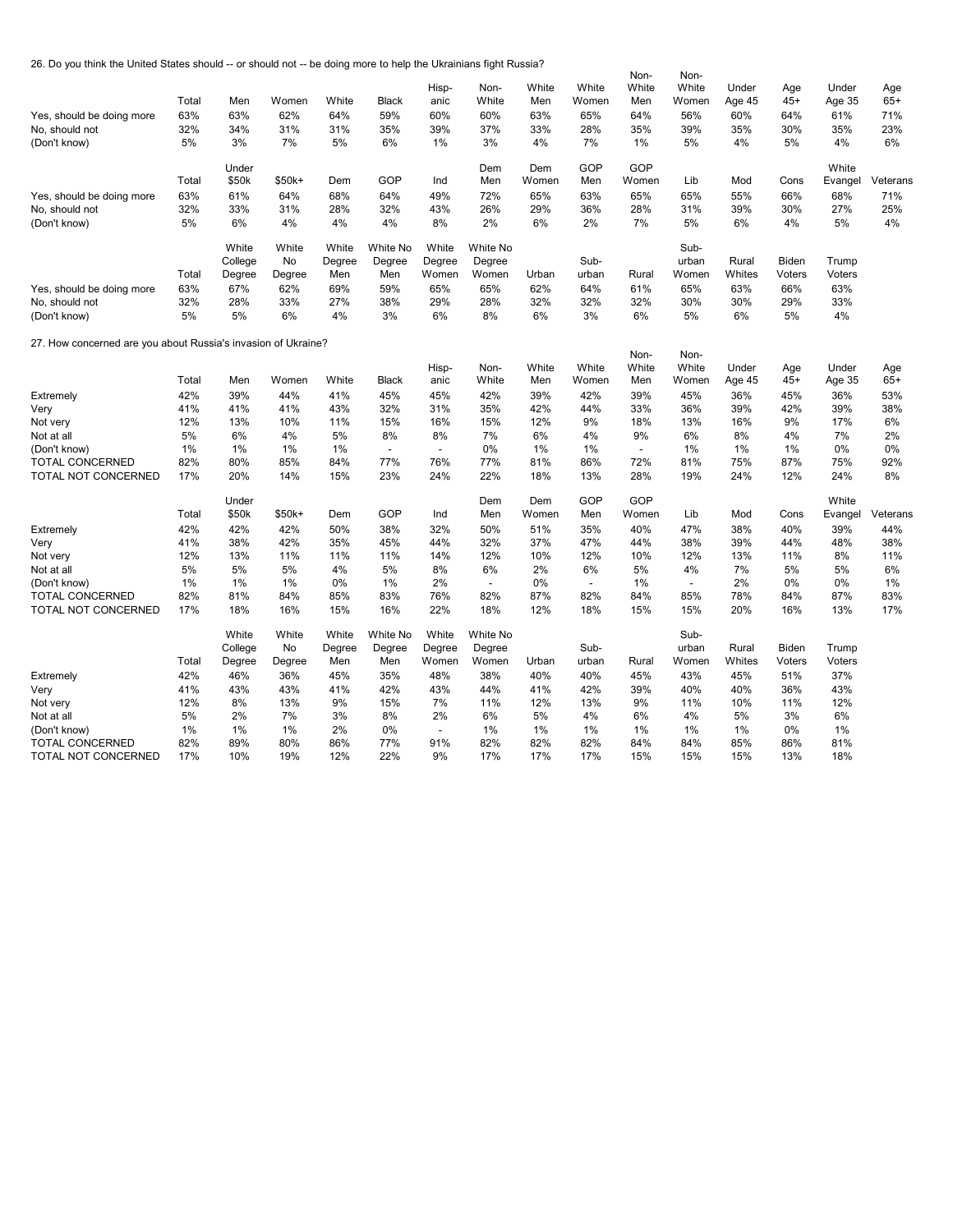28. How concerned are you that U.S. support of Ukraine could lead to war between the United States and Russia?

|                                                                                                         |            |            |            |            |            |                          |            |            |            | Non-       | Non-       |            |            |                |          |
|---------------------------------------------------------------------------------------------------------|------------|------------|------------|------------|------------|--------------------------|------------|------------|------------|------------|------------|------------|------------|----------------|----------|
|                                                                                                         |            |            |            |            |            | Hisp-                    | Non-       | White      | White      | White      | White      | Under      | Age        | Under          | Age      |
|                                                                                                         | Total      | Men        | Women      | White      | Black      | anic                     | White      | Men        | Women      | Men        | Women      | Age 45     | 45+        | Age 35         | $65+$    |
|                                                                                                         |            |            |            |            |            |                          |            |            |            |            |            |            |            |                |          |
| Extremely                                                                                               | 37%        | 34%        | 38%        | 36%        | 39%        | 42%                      | 39%        | 35%        | 36%        | 32%        | 44%        | 41%        | 34%        | 40%            | 28%      |
| Very                                                                                                    | 39%        | 39%        | 38%        | 39%        | 40%        | 33%                      | 37%        | 39%        | 40%        | 41%        | 34%        | 36%        | 41%        | 36%            | 46%      |
| Not very                                                                                                | 18%        | 18%        | 18%        | 18%        | 14%        | 21%                      | 18%        | 17%        | 18%        | 20%        | 17%        | 16%        | 19%        | 17%            | 18%      |
| Not at all                                                                                              | 5%         | 7%         | 4%         | 6%         | 6%         | 4%                       | 5%         | 7%         | 5%         | 6%         | 4%         | 6%         | 5%         | 7%             | 5%       |
| (Don't know)                                                                                            | 1%         | 1%         | $1\%$      | 1%         | 1%         | 1%                       | 1%         | 1%         | 1%         | 2%         | 1%         | 1%         | 2%         | 0%             | 3%       |
| <b>TOTAL CONCERNED</b>                                                                                  | 75%        | 74%        | 77%        | 75%        | 79%        | 74%                      | 76%        | 74%        | 76%        | 73%        | 78%        | 76%        | 74%        | 76%            | 74%      |
|                                                                                                         |            |            |            |            |            |                          |            |            |            |            |            |            |            |                |          |
| TOTAL NOT CONCERNED                                                                                     | 23%        | 25%        | 22%        | 23%        | 20%        | 25%                      | 23%        | 24%        | 23%        | 26%        | 21%        | 23%        | 24%        | 24%            | 24%      |
|                                                                                                         |            |            |            |            |            |                          |            |            |            |            |            |            |            |                |          |
|                                                                                                         |            | Under      |            |            |            |                          | Dem        | Dem        | GOP        | GOP        |            |            |            | White          |          |
|                                                                                                         | Total      | \$50k      | $$50k+$    | Dem        | GOP        | Ind                      | Men        | Women      | Men        | Women      | Lib        | Mod        | Cons       | Evangel        | Veterans |
| Extremely                                                                                               | 37%        | 39%        | 35%        | 38%        | 34%        | 38%                      | 33%        | 42%        | 37%        | 32%        | 40%        | 38%        | 33%        | 36%            | 22%      |
| Very                                                                                                    | 39%        | 35%        | 40%        | 39%        | 40%        | 35%                      | 42%        | 37%        | 37%        | 42%        | 39%        | 37%        | 40%        | 41%            | 46%      |
| Not very                                                                                                | 18%        | 19%        | 18%        | 18%        | 18%        | 19%                      | 18%        | 17%        | 18%        | 18%        | 16%        | 18%        | 19%        | 17%            | 23%      |
|                                                                                                         |            | 6%         | 5%         |            |            |                          |            |            |            | 6%         |            |            |            |                | 7%       |
| Not at all                                                                                              | 5%         |            |            | 4%         | 6%         | 7%                       | 6%         | 2%         | 7%         |            | 3%         | 6%         | 6%         | 6%             |          |
| (Don't know)                                                                                            | 1%         | 1%         | $1\%$      | 2%         | 1%         | 1%                       | 1%         | 2%         | 2%         | 1%         | 2%         | 1%         | 1%         | $\blacksquare$ | 3%       |
| TOTAL CONCERNED                                                                                         | 75%        | 74%        | 75%        | 77%        | 74%        | 73%                      | 75%        | 78%        | 74%        | 75%        | 79%        | 75%        | 73%        | 77%            | 68%      |
| TOTAL NOT CONCERNED                                                                                     | 23%        | 25%        | 23%        | 21%        | 25%        | 26%                      | 23%        | 20%        | 24%        | 25%        | 19%        | 24%        | 26%        | 23%            | 30%      |
|                                                                                                         |            |            |            |            |            |                          |            |            |            |            |            |            |            |                |          |
|                                                                                                         |            | White      | White      | White      | White No   | White                    | White No   |            |            |            | Sub-       |            |            |                |          |
|                                                                                                         |            | College    | No         | Degree     | Degree     | Degree                   | Degree     |            | Sub-       |            | urban      | Rural      | Biden      | Trump          |          |
|                                                                                                         | Total      | Degree     | Degree     | Men        | Men        | Women                    | Women      | Urban      | urban      | Rural      | Women      | Whites     | Voters     | Voters         |          |
|                                                                                                         | 37%        |            | 39%        |            |            |                          |            | 39%        |            |            | 37%        | 37%        |            |                |          |
| Extremely                                                                                               |            | 31%        |            | 29%        | 40%        | 34%                      | 38%        |            | 34%        | 39%        |            |            | 37%        | 35%            |          |
| Very                                                                                                    | 39%        | 45%        | 35%        | 46%        | 34%        | 44%                      | 36%        | 41%        | 37%        | 39%        | 36%        | 41%        | 41%        | 40%            |          |
| Not very                                                                                                | 18%        | 17%        | 18%        | 17%        | 17%        | 18%                      | 18%        | 14%        | 22%        | 17%        | 20%        | 16%        | 16%        | 17%            |          |
| Not at all                                                                                              | 5%         | 5%         | 7%         | 7%         | 8%         | 3%                       | 6%         | 4%         | 6%         | 4%         | 6%         | 4%         | 3%         | 8%             |          |
| (Don't know)                                                                                            | 1%         | 1%         | $1\%$      | 2%         | 1%         | 1%                       | 1%         | 1%         | 1%         | 2%         | 1%         | 2%         | 2%         | 1%             |          |
| <b>TOTAL CONCERNED</b>                                                                                  | 75%        | 76%        | 74%        | 75%        | 74%        | 78%                      | 74%        | 81%        | 71%        | 78%        | 73%        | 78%        | 79%        | 75%            |          |
| TOTAL NOT CONCERNED                                                                                     | 23%        | 22%        | 24%        | 24%        | 25%        | 21%                      | 24%        | 18%        | 28%        | 21%        | 26%        | 20%        | 20%        | 25%            |          |
|                                                                                                         |            |            |            |            |            |                          |            |            |            |            |            |            |            |                |          |
|                                                                                                         |            |            |            |            |            |                          |            |            |            |            |            |            |            |                |          |
| 29. How concerned are you that conflict between the United States and Russia could lead to nuclear war? |            |            |            |            |            |                          |            |            |            |            |            |            |            |                |          |
|                                                                                                         |            |            |            |            |            |                          |            |            |            | Non-       | Non-       |            |            |                |          |
|                                                                                                         |            |            |            |            |            | Hisp-                    | Non-       | White      | White      | White      | White      | Under      | Age        | Under          | Age      |
|                                                                                                         | Total      | Men        | Women      | White      | Black      | anic                     | White      | Men        | Women      | Men        | Women      | Age 45     | 45+        | Age 35         | $65+$    |
| Extremely                                                                                               | 38%        | 35%        | 40%        | 37%        | 39%        | 45%                      | 41%        | 34%        | 40%        | 41%        | 41%        | 40%        | 36%        | 40%            | 36%      |
| Very                                                                                                    | 35%        | 35%        | 35%        | 35%        | 41%        | 26%                      | 33%        | 35%        | 36%        | 32%        | 34%        | 32%        | 37%        | 32%            | 37%      |
| Not very                                                                                                | 20%        | 21%        | 18%        | 20%        | 12%        | 23%                      | 18%        | 22%        | 19%        | 17%        | 18%        | 19%        | 20%        | 19%            | 21%      |
|                                                                                                         |            |            |            |            |            |                          |            |            |            |            |            |            |            |                |          |
| Not at all                                                                                              | 6%         | 8%         | 5%         | 6%         | 8%         | 7%                       | 7%         | 7%         | 5%         | 9%         | 5%         | 8%         | 5%         | 9%             | 4%       |
| (Don't know)                                                                                            | 1%         | 2%         | $1\%$      | 1%         | 1%         | 1%                       | 1%         | 2%         | 1%         | 1%         | 2%         | 1%         | 2%         | 0%             | 2%       |
| TOTAL CONCERNED                                                                                         | 73%        | 70%        | 76%        | 72%        | 80%        | 70%                      | 74%        | 69%        | 76%        | 73%        | 75%        | 73%        | 73%        | 72%            | 73%      |
| TOTAL NOT CONCERNED                                                                                     | 26%        | 28%        | 23%        | 26%        | 19%        | 29%                      | 24%        | 30%        | 23%        | 26%        | 23%        | 26%        | 25%        | 28%            | 25%      |
|                                                                                                         |            |            |            |            |            |                          |            |            |            |            |            |            |            |                |          |
|                                                                                                         |            | Under      |            |            |            |                          | Dem        | Dem        | GOP        | GOP        |            |            |            | White          |          |
|                                                                                                         | Total      | \$50k      | $$50k+$    | Dem        | GOP        | Ind                      | Men        | Women      | Men        | Women      | Lib        | Mod        | Cons       | Evangel        | Veterans |
| Extremely                                                                                               | 38%        | 40%        | 35%        | 37%        | 38%        | 40%                      | 34%        | 39%        | 36%        | 39%        | 39%        | 41%        | 35%        | 42%            | 28%      |
|                                                                                                         | 35%        | 33%        | 37%        | 38%        | 33%        | 32%                      | 38%        | 38%        | 33%        | 34%        | 38%        | 32%        | 35%        | 34%            | 36%      |
| Very                                                                                                    |            |            |            |            |            |                          |            |            |            |            |            |            |            |                |          |
| Not very                                                                                                | 20%        | 18%        | 21%        | 18%        | 21%        | 19%                      | 19%        | 18%        | 22%        | 20%        | 18%        | 18%        | 21%        | 18%            | 28%      |
| Not at all                                                                                              | 6%         | 7%         | 6%         | 5%         | 7%         | 8%                       | 6%         | 4%         | 8%         | 5%         | 4%         | 7%         | 7%         | 5%             | 6%       |
| (Don't know)                                                                                            | 1%         | 2%         | $1\%$      | $1\%$      | 1%         | 1%                       | 3%         | 0%         | 1%         | 2%         | 1%         | 1%         | 2%         | 1%             | 2%       |
| <b>TOTAL CONCERNED</b>                                                                                  | 73%        | 73%        | 72%        | 75%        | 71%        | 72%                      | 72%        | 78%        | 69%        | 73%        | 77%        | 73%        | 70%        | 76%            | 64%      |
| TOTAL NOT CONCERNED                                                                                     | 26%        | 25%        | 27%        | 23%        | 27%        | 27%                      | 25%        | 22%        | 30%        | 25%        | 22%        | 26%        | 28%        | 23%            | 34%      |
|                                                                                                         |            |            |            |            |            |                          |            |            |            |            |            |            |            |                |          |
|                                                                                                         |            | White      | White      | White      | White No   | White                    | White No   |            |            |            | Sub-       |            |            |                |          |
|                                                                                                         |            | College    | No         | Degree     | Degree     | Degree                   | Degree     |            | Sub-       |            | urban      | Rural      | Biden      | Trump          |          |
|                                                                                                         | Total      |            |            | Men        | Men        | Women                    | Women      | Urban      | urban      | Rural      | Women      | Whites     | Voters     | Voters         |          |
|                                                                                                         |            | Degree     | Degree     |            |            |                          |            |            |            |            |            |            |            |                |          |
| Extremely                                                                                               | 38%        | 32%        | 41%        | 28%        | 38%        | 35%                      | 44%        | 39%        | 37%        | 38%        | 40%        | 38%        | 38%        | 37%            |          |
| Very                                                                                                    | 35%        | 41%        | 31%        | 39%        | 32%        | 44%                      | 29%        | 40%        | 34%        | 34%        | 33%        | 33%        | 39%        | 33%            |          |
| Not very                                                                                                | 20%        | 22%        | 19%        | 25%        | 20%        | 18%                      | 19%        | 15%        | 21%        | 20%        | 20%        | 21%        | 16%        | 22%            |          |
| Not at all                                                                                              | 6%         | 5%         | 7%         | 6%         | 8%         | 3%                       | 6%         | 5%         | 7%         | 5%         | 6%         | 5%         | 5%         | 8%             |          |
| (Don't know)                                                                                            | 1%         | 1%         | 2%         | 2%         | 2%         | $\overline{\phantom{a}}$ | 2%         | 1%         | 1%         | 3%         | 0%         | 3%         | 2%         | 1%             |          |
| <b>TOTAL CONCERNED</b>                                                                                  |            |            |            |            |            |                          |            |            |            |            |            |            |            |                |          |
|                                                                                                         |            |            |            |            |            |                          |            |            |            |            |            |            |            |                |          |
| TOTAL NOT CONCERNED                                                                                     | 73%<br>26% | 73%<br>26% | 72%<br>27% | 66%<br>32% | 70%<br>28% | 79%<br>21%               | 73%<br>25% | 79%<br>20% | 71%<br>29% | 72%<br>25% | 73%<br>26% | 71%<br>26% | 77%<br>21% | 70%<br>29%     |          |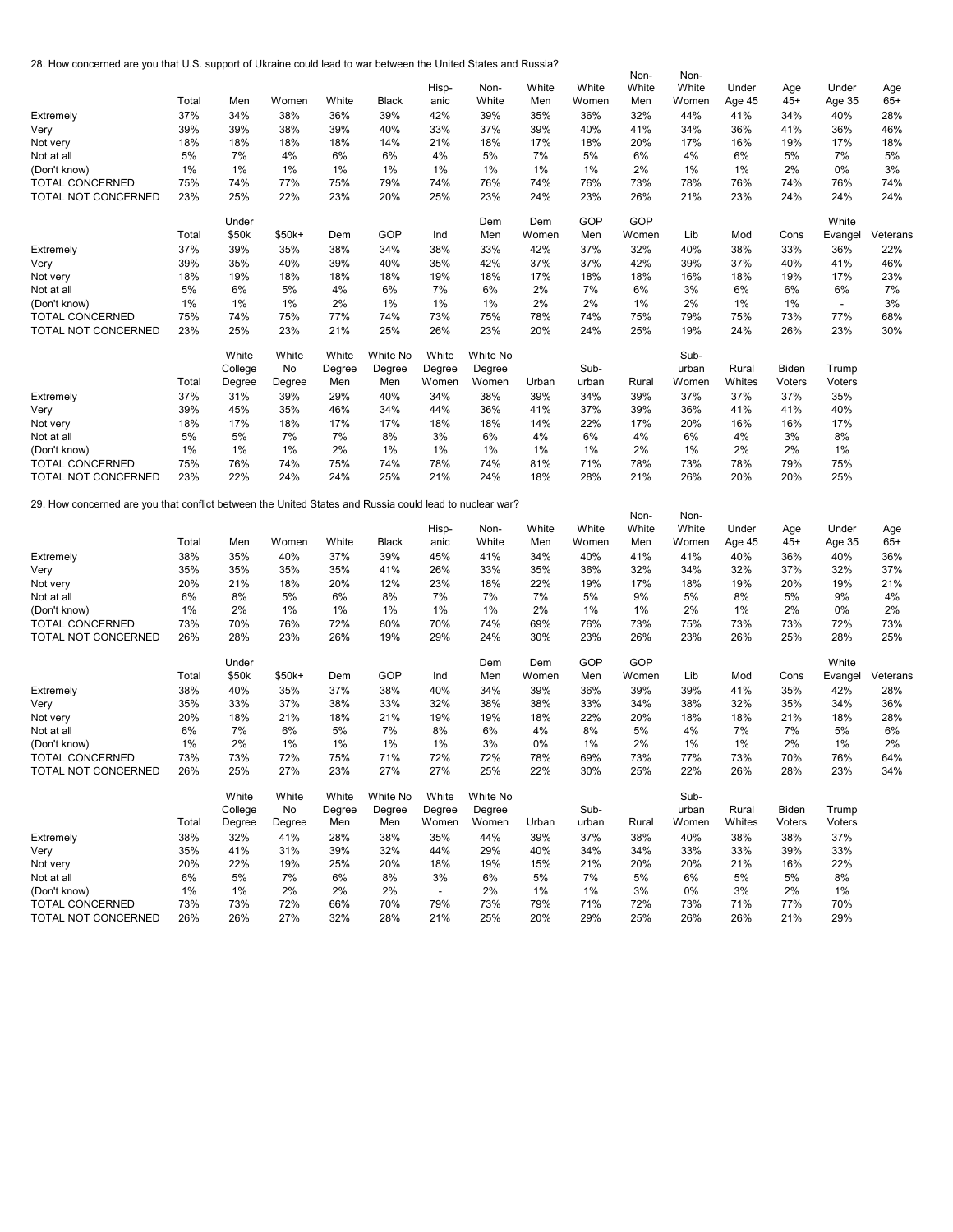30. Thinking about U.S. policy in response to the Russian invasion of Ukraine, do you favor or oppose making it easy for Ukrainian refugees to immigrate to the U.S.?

| (Don't know) | 5%    | 3%                         | 6%                    | 4%                     | 6%                        | 2%                       | 6%                          | 5%           | 4%             | 5%           | 4%                     | 5%              | 3%                     | 7%               |              |
|--------------|-------|----------------------------|-----------------------|------------------------|---------------------------|--------------------------|-----------------------------|--------------|----------------|--------------|------------------------|-----------------|------------------------|------------------|--------------|
| Oppose       | 29%   | 21%                        | 33%                   | 21%                    | 36%                       | 21%                      | 31%                         | 26%          | 26%            | 34%          | 25%                    | 34%             | 19%                    | 40%              |              |
| Favor        | 67%   | 76%                        | 61%                   | 75%                    | 58%                       | 77%                      | 63%                         | 69%          | 70%            | 61%          | 71%                    | 61%             | 78%                    | 53%              |              |
|              | Total | White<br>College<br>Degree | White<br>No<br>Degree | White<br>Degree<br>Men | White No<br>Degree<br>Men | White<br>Degree<br>Women | White No<br>Degree<br>Women | Urban        | Sub-<br>urban  | Rural        | Sub-<br>urban<br>Women | Rural<br>Whites | <b>Biden</b><br>Voters | Trump<br>Voters  |              |
| (Don't know) | 5%    | 5%                         | 4%                    | 2%                     | 6%                        | 8%                       | 3%                          | 2%           | 5%             | 6%           | 2%                     | 6%              | 6%                     | 6%               | 4%           |
| Oppose       | 29%   | 32%                        | 25%                   | 21%                    | 35%                       | 32%                      | 24%                         | 19%          | 33%            | 37%          | 22%                    | 31%             | 32%                    | 33%              | 28%          |
| Favor        | 67%   | 62%                        | 71%                   | 77%                    | 59%                       | 61%                      | 74%                         | 79%          | 61%            | 57%          | 76%                    | 63%             | 62%                    | 61%              | 68%          |
|              | Total | Under<br>\$50k             | \$50k+                | Dem                    | GOP                       | Ind                      | Dem<br>Men                  | Dem<br>Women | GOP<br>Men     | GOP<br>Women | Lib                    | Mod             | Cons                   | White<br>Evangel | Veterans     |
| (Don't know) | 5%    | 5%                         | 4%                    | 5%                     | 4%                        | 4%                       | 4%                          | 5%           | 4%             | 4%           | 4%                     | 4%              | 5%                     | 5%               | 6%           |
| Oppose       | 29%   | 30%                        | 28%                   | 28%                    | 36%                       | 27%                      | 32%                         | 30%          | 26%            | 33%          | 31%                    | 33%             | 26%                    | 31%              | 17%          |
| Favor        | 67%   | 65%                        | 68%                   | 67%                    | 60%                       | 69%                      | 64%                         | 65%          | 70%            | 64%          | 65%                    | 63%             | 69%                    | 63%              | 77%          |
|              | Total | Men                        | Women                 | White                  | <b>Black</b>              | Hisp-<br>anic            | Non-<br>White               | White<br>Men | White<br>Women | White<br>Men | White<br>Women         | Under<br>Age 45 | Age<br>$45+$           | Under<br>Age 35  | Age<br>$65+$ |
|              |       |                            |                       |                        |                           |                          |                             |              |                | Non-         | Non-                   |                 |                        |                  |              |

## 31. Thinking about U.S. policy in response to the Russian invasion of Ukraine, do you favor or oppose continuing to impose strict economic sanctions on Russia? Non-Non-

| Favor<br>Oppose<br>(Don't know) | Total<br>80%<br>17%<br>3% | Men<br>79%<br>17%<br>3%    | Women<br>80%<br>17%<br>3% | White<br>82%<br>14%<br>4% | <b>Black</b><br>73%<br>27%<br>$\overline{\phantom{a}}$ | Hisp-<br>anic<br>68%<br>28%<br>4% | Non-<br>White<br>70%<br>27%<br>2% | White<br>Men<br>81%<br>15%<br>4% | White<br>Women<br>83%<br>13%<br>4% | White<br>Men<br>70%<br>26%<br>4% | White<br>Women<br>71%<br>28%<br>1% | Under<br>Age 45<br>66%<br>30%<br>5% | Age<br>$45+$<br>89%<br>9%<br>2% | Under<br>Age 35<br>65%<br>30%<br>5% | Age<br>$65+$<br>95%<br>4%<br>1% |
|---------------------------------|---------------------------|----------------------------|---------------------------|---------------------------|--------------------------------------------------------|-----------------------------------|-----------------------------------|----------------------------------|------------------------------------|----------------------------------|------------------------------------|-------------------------------------|---------------------------------|-------------------------------------|---------------------------------|
|                                 | Total                     | Under<br>\$50k             | $$50k+$                   | Dem                       | GOP                                                    | Ind                               | Dem<br>Men                        | Dem<br>Women                     | GOP<br>Men                         | GOP<br>Women                     | Lib                                | Mod                                 | Cons                            | White<br>Evangel                    | Veterans                        |
| Favor                           | 80%                       | 75%                        | 83%                       | 86%                       | 80%                                                    | 65%                               | 87%                               | 85%                              | 81%                                | 79%                              | 83%                                | 74%                                 | 81%                             | 82%                                 | 85%                             |
| Oppose                          | 17%                       | 20%                        | 14%                       | 12%                       | 17%                                                    | 27%                               | 11%                               | 14%                              | 17%                                | 17%                              | 16%                                | 19%                                 | 17%                             | 15%                                 | 13%                             |
| (Don't know)                    | 3%                        | 4%                         | 3%                        | 1%                        | 3%                                                     | 8%                                | 2%                                | 1%                               | $1\%$                              | 4%                               | 1%                                 | 7%                                  | 2%                              | 3%                                  | 2%                              |
|                                 | Total                     | White<br>College<br>Degree | White<br>No<br>Degree     | White<br>Degree<br>Men    | White No<br>Degree<br>Men                              | White<br>Degree<br>Women          | White No<br>Degree<br>Women       | Urban                            | Sub-<br>urban                      | Rural                            | Sub-<br>urban<br>Women             | Rural<br>Whites                     | Biden<br>Voters                 | Trump<br>Voters                     |                                 |
| Favor                           | 80%                       | 88%                        | 78%                       | 89%                       | 76%                                                    | 88%                               | 80%                               | 76%                              | 83%                                | 79%                              | 83%                                | 80%                                 | 86%                             | 76%                                 |                                 |
| Oppose                          | 17%                       | 8%                         | 19%                       | 6%                        | 22%                                                    | 10%                               | 16%                               | 20%                              | 14%                                | 18%                              | 14%                                | 16%                                 | 13%                             | 20%                                 |                                 |
| (Don't know)                    | 3%                        | 4%                         | 4%                        | 5%                        | 3%                                                     | 3%                                | 5%                                | 3%                               | 4%                                 | 3%                               | 3%                                 | 4%                                  | 1%                              | 4%                                  |                                 |

Non- $\ddot{\phantom{a}}$ 32. Thinking about U.S. policy in response to the Russian invasion of Ukraine, do you favor or oppose creating a no-fly zone over Ukraine by using U.S. planes to forcibly keep out Russian aircraft?

| GOP<br>GOP<br>White<br>Under<br>Dem<br>Dem<br>GOP<br>\$50k<br>$$50k+$<br>Women<br>Cons<br>Total<br>Dem<br>Ind<br>Men<br>Women<br>Men<br>Lib<br>Mod<br>Evangel<br>Veterans<br>51%<br>54%<br>51%<br>56%<br>51%<br>51%<br>55%<br>52%<br>52%<br>52%<br>44%<br>60%<br>47%<br>56%<br>43%<br>42%<br>37%<br>43%<br>38%<br>42%<br>41%<br>42%<br>40%<br>50%<br>32%<br>48%<br>43%<br>37%<br>48%<br>43%<br>7%<br>6%<br>7%<br>7%<br>5%<br>6%<br>6%<br>6%<br>5%<br>6%<br>6%<br>6%<br>8%<br>8%<br>9%<br>White<br>White No<br>Sub-<br>White<br>White<br>White No<br>White<br>Sub-<br>College<br>No<br>Degree<br>Rural<br>Biden<br>Degree<br>urban<br>Degree<br>Degree<br>Trump<br>Women<br>Whites<br>Degree<br>Women<br>Urban<br>Rural<br>Total<br>Women<br>Voters<br>Degree<br>Men<br>Men<br>Voters<br>urban<br>60%<br>47%<br>52%<br>49%<br>50%<br>45%<br>45%<br>52%<br>55%<br>54%<br>45%<br>54%<br>49%<br>56%<br>42%<br>48%<br>33%<br>47%<br>39%<br>42%<br>46%<br>48%<br>37%<br>40%<br>47%<br>45%<br>44%<br>39%<br>7%<br>5%<br>7%<br>6%<br>6%<br>8%<br>7%<br>5%<br>6%<br>8%<br>7%<br>7%<br>6%<br>8% | Favor<br>Oppose<br>(Don't know) | Total<br>52%<br>42%<br>6% | Men<br>46%<br>47%<br>6% | Women<br>56%<br>37%<br>6% | White<br>50%<br>44%<br>7% | Black<br>54%<br>39%<br>8% | Hisp-<br>anic<br>63%<br>34%<br>2% | Non-<br>White<br>59%<br>37%<br>5% | White<br>Men<br>45%<br>48%<br>7% | White<br>Women<br>54%<br>40%<br>6% | Non-<br>White<br>Men<br>54%<br>44%<br>3% | Non-<br>White<br>Women<br>62%<br>32%<br>6% | Under<br>Age 45<br>57%<br>39%<br>4% | Age<br>$45+$<br>49%<br>44%<br>7% | Under<br>Age 35<br>59%<br>37%<br>4% | Age<br>$65+$<br>40%<br>49%<br>10% |
|---------------------------------------------------------------------------------------------------------------------------------------------------------------------------------------------------------------------------------------------------------------------------------------------------------------------------------------------------------------------------------------------------------------------------------------------------------------------------------------------------------------------------------------------------------------------------------------------------------------------------------------------------------------------------------------------------------------------------------------------------------------------------------------------------------------------------------------------------------------------------------------------------------------------------------------------------------------------------------------------------------------------------------------------------------------------------------------|---------------------------------|---------------------------|-------------------------|---------------------------|---------------------------|---------------------------|-----------------------------------|-----------------------------------|----------------------------------|------------------------------------|------------------------------------------|--------------------------------------------|-------------------------------------|----------------------------------|-------------------------------------|-----------------------------------|
|                                                                                                                                                                                                                                                                                                                                                                                                                                                                                                                                                                                                                                                                                                                                                                                                                                                                                                                                                                                                                                                                                       |                                 |                           |                         |                           |                           |                           |                                   |                                   |                                  |                                    |                                          |                                            |                                     |                                  |                                     |                                   |
|                                                                                                                                                                                                                                                                                                                                                                                                                                                                                                                                                                                                                                                                                                                                                                                                                                                                                                                                                                                                                                                                                       |                                 |                           |                         |                           |                           |                           |                                   |                                   |                                  |                                    |                                          |                                            |                                     |                                  |                                     |                                   |
|                                                                                                                                                                                                                                                                                                                                                                                                                                                                                                                                                                                                                                                                                                                                                                                                                                                                                                                                                                                                                                                                                       | Favor                           |                           |                         |                           |                           |                           |                                   |                                   |                                  |                                    |                                          |                                            |                                     |                                  |                                     |                                   |
|                                                                                                                                                                                                                                                                                                                                                                                                                                                                                                                                                                                                                                                                                                                                                                                                                                                                                                                                                                                                                                                                                       | Oppose                          |                           |                         |                           |                           |                           |                                   |                                   |                                  |                                    |                                          |                                            |                                     |                                  |                                     |                                   |
|                                                                                                                                                                                                                                                                                                                                                                                                                                                                                                                                                                                                                                                                                                                                                                                                                                                                                                                                                                                                                                                                                       | (Don't know)                    |                           |                         |                           |                           |                           |                                   |                                   |                                  |                                    |                                          |                                            |                                     |                                  |                                     |                                   |
|                                                                                                                                                                                                                                                                                                                                                                                                                                                                                                                                                                                                                                                                                                                                                                                                                                                                                                                                                                                                                                                                                       |                                 |                           |                         |                           |                           |                           |                                   |                                   |                                  |                                    |                                          |                                            |                                     |                                  |                                     |                                   |
|                                                                                                                                                                                                                                                                                                                                                                                                                                                                                                                                                                                                                                                                                                                                                                                                                                                                                                                                                                                                                                                                                       |                                 |                           |                         |                           |                           |                           |                                   |                                   |                                  |                                    |                                          |                                            |                                     |                                  |                                     |                                   |
|                                                                                                                                                                                                                                                                                                                                                                                                                                                                                                                                                                                                                                                                                                                                                                                                                                                                                                                                                                                                                                                                                       |                                 |                           |                         |                           |                           |                           |                                   |                                   |                                  |                                    |                                          |                                            |                                     |                                  |                                     |                                   |
|                                                                                                                                                                                                                                                                                                                                                                                                                                                                                                                                                                                                                                                                                                                                                                                                                                                                                                                                                                                                                                                                                       | Favor                           |                           |                         |                           |                           |                           |                                   |                                   |                                  |                                    |                                          |                                            |                                     |                                  |                                     |                                   |
|                                                                                                                                                                                                                                                                                                                                                                                                                                                                                                                                                                                                                                                                                                                                                                                                                                                                                                                                                                                                                                                                                       | Oppose                          |                           |                         |                           |                           |                           |                                   |                                   |                                  |                                    |                                          |                                            |                                     |                                  |                                     |                                   |
|                                                                                                                                                                                                                                                                                                                                                                                                                                                                                                                                                                                                                                                                                                                                                                                                                                                                                                                                                                                                                                                                                       | (Don't know)                    |                           |                         |                           |                           |                           |                                   |                                   |                                  |                                    |                                          |                                            |                                     |                                  |                                     |                                   |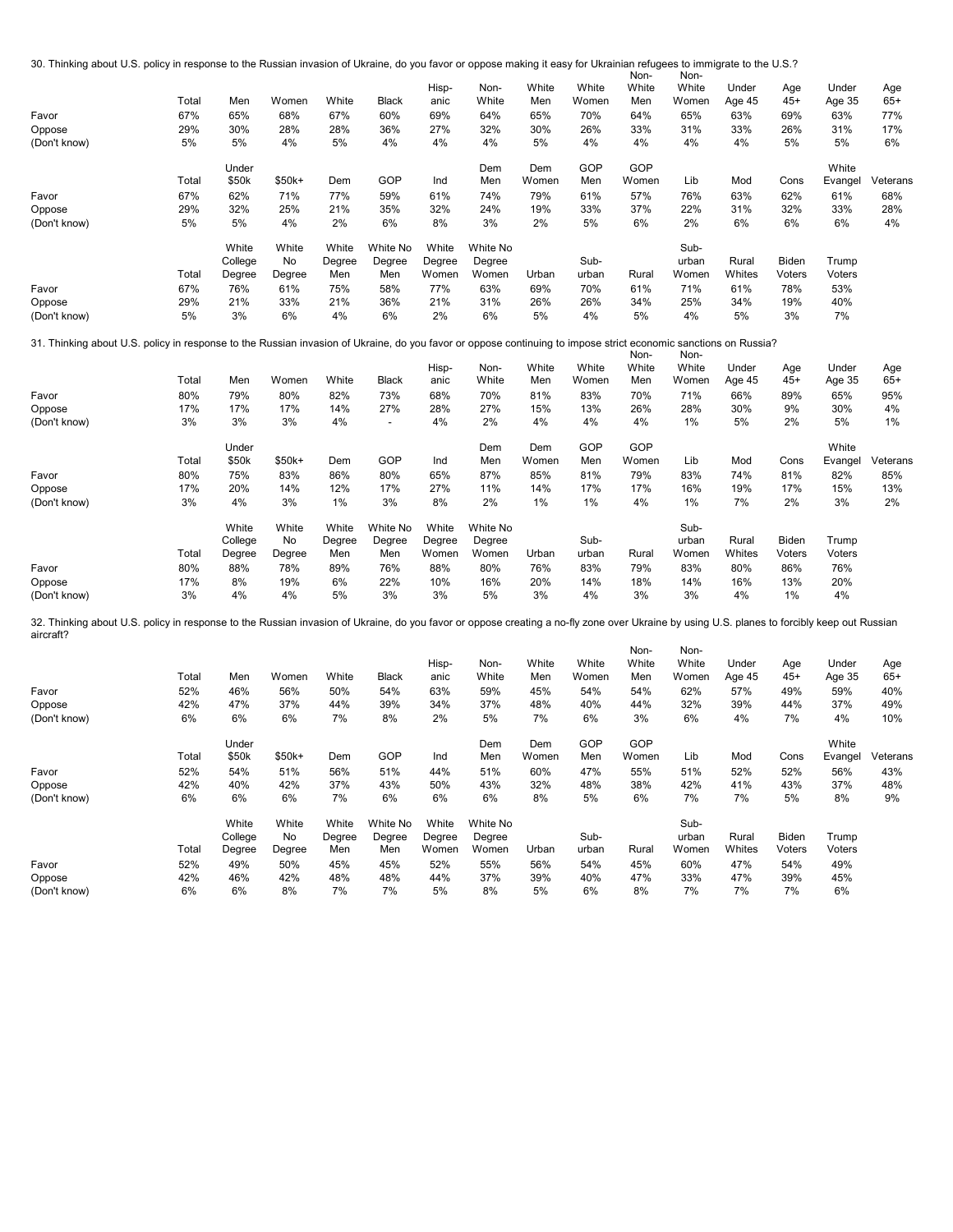33. Thinking about U.S. policy in response to the Russian invasion of Ukraine, do you favor or oppose providing additional military equipment to Ukraine? Non-Non-

| Favor<br>Oppose<br>(Don't know) | Total<br>78%<br>19%<br>3% | Men<br>76%<br>21%<br>3% | Women<br>80%<br>18%<br>3% | White<br>80%<br>17%<br>3% | <b>Black</b><br>72%<br>28%<br>$\overline{\phantom{a}}$ | Hisp-<br>anic<br>69%<br>28%<br>3% | Non-<br>White<br>71%<br>28%<br>1% | White<br>Men<br>78%<br>18%<br>4% | White<br>Women<br>82%<br>15%<br>3% | <b>NON-</b><br>White<br>Men<br>69%<br>31%<br>$\overline{\phantom{a}}$ | <b>NON-</b><br>White<br>Women<br>73%<br>25%<br>2% | Under<br>Age 45<br>72%<br>25%<br>4% | Age<br>$45+$<br>82%<br>16%<br>2% | Under<br>Age 35<br>71%<br>24%<br>4% | Age<br>$65+$<br>92%<br>7%<br>1% |
|---------------------------------|---------------------------|-------------------------|---------------------------|---------------------------|--------------------------------------------------------|-----------------------------------|-----------------------------------|----------------------------------|------------------------------------|-----------------------------------------------------------------------|---------------------------------------------------|-------------------------------------|----------------------------------|-------------------------------------|---------------------------------|
|                                 |                           | Under                   |                           |                           |                                                        |                                   | Dem                               | Dem                              | GOP                                | GOP                                                                   |                                                   |                                     |                                  | White                               |                                 |
|                                 | Total                     | \$50k                   | \$50k+                    | Dem                       | GOP                                                    | Ind                               | Men                               | Women                            | Men                                | Women                                                                 | Lib                                               | Mod                                 | Cons                             | Evangel                             | Veterans                        |
| Favor                           | 78%                       | 72%                     | 83%                       | 85%                       | 77%                                                    | 66%                               | 83%                               | 85%                              | 76%                                | 78%                                                                   | 80%                                               | 73%                                 | 79%                              | 81%                                 | 81%                             |
| Oppose                          | 19%                       | 25%                     | 15%                       | 13%                       | 20%                                                    | 29%                               | 14%                               | 13%                              | 23%                                | 18%                                                                   | 17%                                               | 23%                                 | 19%                              | 16%                                 | 18%                             |
| (Don't know)                    | 3%                        | 4%                      | 2%                        | 2%                        | 2%                                                     | 5%                                | 3%                                | 2%                               | $1\%$                              | 4%                                                                    | 2%                                                | 4%                                  | 2%                               | 3%                                  | 1%                              |
|                                 |                           | White                   | White                     | White                     | White No                                               | White                             | White No                          |                                  |                                    |                                                                       | Sub-                                              |                                     |                                  |                                     |                                 |
|                                 |                           | College                 | No                        | Degree                    | Degree                                                 | Degree                            | Degree                            |                                  | Sub-                               |                                                                       | urban                                             | Rural                               | Biden                            | Trump                               |                                 |
|                                 | Total                     | Degree                  | Degree                    | Men                       | Men                                                    | Women                             | Women                             | Urban                            | urban                              | Rural                                                                 | Women                                             | Whites                              | Voters                           | Voters                              |                                 |
| Favor                           | 78%                       | 90%                     | 72%                       | 90%                       | 68%                                                    | 90%                               | 76%                               | 78%                              | 81%                                | 76%                                                                   | 82%                                               | 77%                                 | 86%                              | 73%                                 |                                 |
| Oppose                          | 19%                       | 9%                      | 23%                       | 7%                        | 27%                                                    | 10%                               | 19%                               | 19%                              | 18%                                | 21%                                                                   | 17%                                               | 19%                                 | 12%                              | 25%                                 |                                 |
| (Don't know)                    | 3%                        | 1%                      | 5%                        | 3%                        | 5%                                                     | $\overline{\phantom{a}}$          | 5%                                | 3%                               | 2%                                 | 3%                                                                    | 1%                                                | 4%                                  | 2%                               | 3%                                  |                                 |
|                                 |                           |                         |                           |                           |                                                        |                                   |                                   |                                  |                                    |                                                                       |                                                   |                                     |                                  |                                     |                                 |

34. Thinking about U.S. policy in response to the Russian invasion of Ukraine, do you favor or oppose sending additional troops to nearby NATO countries, but not Ukraine?

| Favor        | Total<br>60% | Men<br>59% | Women<br>60% | White<br>61% | Black<br>58%             | Hisp-<br>anic<br>54% | Non-<br>White<br>55% | White<br>Men<br>58% | White<br>Women<br>64% | Non-<br>White<br>Men<br>60% | Non-<br>White<br>Women<br>52% | Under<br>Age 45<br>50% | Age<br>$45+$<br>66% | Under<br>Age 35<br>48% | Age<br>$65+$<br>75% |
|--------------|--------------|------------|--------------|--------------|--------------------------|----------------------|----------------------|---------------------|-----------------------|-----------------------------|-------------------------------|------------------------|---------------------|------------------------|---------------------|
| Oppose       | 34%          | 35%        | 34%          | 32%          | 42%                      | 45%                  | 43%                  | 34%                 | 30%                   | 40%                         | 45%                           | 43%                    | 29%                 | 46%                    | 20%                 |
| (Don't know) | 6%           | 6%         | 6%           | 7%           | $\overline{\phantom{a}}$ | 1%                   | 2%                   | 8%                  | 7%                    |                             | 3%                            | 6%                     | 6%                  | 6%                     | 6%                  |
|              |              | Under      |              |              |                          |                      | Dem                  | Dem                 | GOP                   | GOP                         |                               |                        |                     | White                  |                     |
|              | Total        | \$50k      | $$50k+$      | Dem          | GOP                      | Ind                  | Men                  | Women               | Men                   | Women                       | Lib                           | Mod                    | Cons                | Evangel                | Veterans            |
| Favor        | 60%          | 53%        | 67%          | 66%          | 60%                      | 48%                  | 64%                  | 67%                 | 63%                   | 57%                         | 62%                           | 55%                    | 61%                 | 62%                    | 68%                 |
| Oppose       | 34%          | 40%        | 29%          | 30%          | 35%                      | 44%                  | 30%                  | 29%                 | 33%                   | 37%                         | 33%                           | 38%                    | 33%                 | 32%                    | 28%                 |
| (Don't know) | 6%           | 7%         | 5%           | 5%           | 6%                       | 9%                   | 6%                   | 4%                  | 4%                    | 7%                          | 5%                            | 7%                     | 6%                  | 7%                     | 4%                  |
|              |              | White      | White        | White        | White No                 | White                | White No             |                     |                       |                             | Sub-                          |                        |                     |                        |                     |
|              |              | College    | No           | Degree       | Degree                   | Degree               | Degree               |                     | Sub-                  |                             | urban                         | Rural                  | Biden               | Trump                  |                     |
|              | Total        | Degree     | Degree       | Men          | Men                      | Women                | Women                | Urban               | urban                 | Rural                       | Women                         | Whites                 | Voters              | Voters                 |                     |
| Favor        | 60%          | 70%        | 54%          | 68%          | 51%                      | 72%                  | 57%                  | 61%                 | 61%                   | 59%                         | 62%                           | 60%                    | 69%                 | 54%                    |                     |
| Oppose       | 34%          | 23%        | 38%          | 23%          | 42%                      | 24%                  | 34%                  | 34%                 | 33%                   | 36%                         | 31%                           | 34%                    | 26%                 | 39%                    |                     |
| (Don't know) | 6%           | 6%         | 8%           | 9%           | 7%                       | 4%                   | 9%                   | 5%                  | 6%                    | 6%                          | 7%                            | 6%                     | 4%                  | 7%                     |                     |

35. Thinking about U.S. policy in response to the Russian invasion of Ukraine, do you favor or oppose sending U.S. troops to Ukraine? Non-

| JJ. Thinking about 0.0. policy in response to the riussian invasion or Okrame, do you lavor or oppose sending 0.0. troops to Okrame : |       |         |         |        |              |        |          |       |       | Non-  | Non-  |        |        |         |          |
|---------------------------------------------------------------------------------------------------------------------------------------|-------|---------|---------|--------|--------------|--------|----------|-------|-------|-------|-------|--------|--------|---------|----------|
|                                                                                                                                       |       |         |         |        |              | Hisp-  | Non-     | White | White | White | White | Under  | Age    | Under   | Age      |
|                                                                                                                                       | Total | Men     | Women   | White  | <b>Black</b> | anic   | White    | Men   | Women | Men   | Women | Age 45 | $45+$  | Age 35  | $65+$    |
| Favor                                                                                                                                 | 31%   | 29%     | 33%     | 28%    | 41%          | 40%    | 41%      | 24%   | 31%   | 44%   | 39%   | 41%    | 25%    | 39%     | 19%      |
| Oppose                                                                                                                                | 64%   | 66%     | 61%     | 67%    | 54%          | 55%    | 55%      | 70%   | 64%   | 52%   | 56%   | 54%    | 70%    | 55%     | 74%      |
| (Don't know)                                                                                                                          | 5%    | 5%      | 5%      | 5%     | 5%           | 4%     | 5%       | 6%    | 5%    | 4%    | 5%    | 5%     | 5%     | 5%      | 7%       |
|                                                                                                                                       |       | Under   |         |        |              |        | Dem      | Dem   | GOP   | GOP   |       |        |        | White   |          |
|                                                                                                                                       | Total | \$50k   | $$50k+$ | Dem    | GOP          | Ind    | Men      | Women | Men   | Women | Lib   | Mod    | Cons   | Evangel | Veterans |
| Favor                                                                                                                                 | 31%   | 34%     | 30%     | 37%    | 28%          | 26%    | 36%      | 37%   | 26%   | 29%   | 34%   | 31%    | 29%    | 33%     | 31%      |
| Oppose                                                                                                                                | 64%   | 60%     | 65%     | 57%    | 69%          | 66%    | 56%      | 57%   | 72%   | 67%   | 60%   | 62%    | 67%    | 62%     | 67%      |
| (Don't know)                                                                                                                          | 5%    | 6%      | 4%      | 6%     | 3%           | 7%     | 8%       | 5%    | 2%    | 4%    | 6%    | 7%     | 4%     | 5%      | 2%       |
|                                                                                                                                       |       | White   | White   | White  | White No     | White  | White No |       |       |       | Sub-  |        |        |         |          |
|                                                                                                                                       |       | College | No      | Degree | Degree       | Degree | Degree   |       | Sub-  |       | urban | Rural  | Biden  | Trump   |          |
|                                                                                                                                       | Total | Degree  | Degree  | Men    | Men          | Women  | Women    | Urban | urban | Rural | Women | Whites | Voters | Voters  |          |
| Favor                                                                                                                                 | 31%   | 28%     | 28%     | 23%    | 25%          | 33%    | 30%      | 38%   | 31%   | 25%   | 36%   | 25%    | 35%    | 26%     |          |
| Oppose                                                                                                                                | 64%   | 68%     | 66%     | 71%    | 68%          | 65%    | 63%      | 56%   | 63%   | 70%   | 60%   | 71%    | 59%    | 69%     |          |
| (Don't know)                                                                                                                          | 5%    | 4%      | 7%      | 5%     | 7%           | 2%     | 7%       | 7%    | 5%    | 4%    | 5%    | 4%     | 6%     | 4%      |          |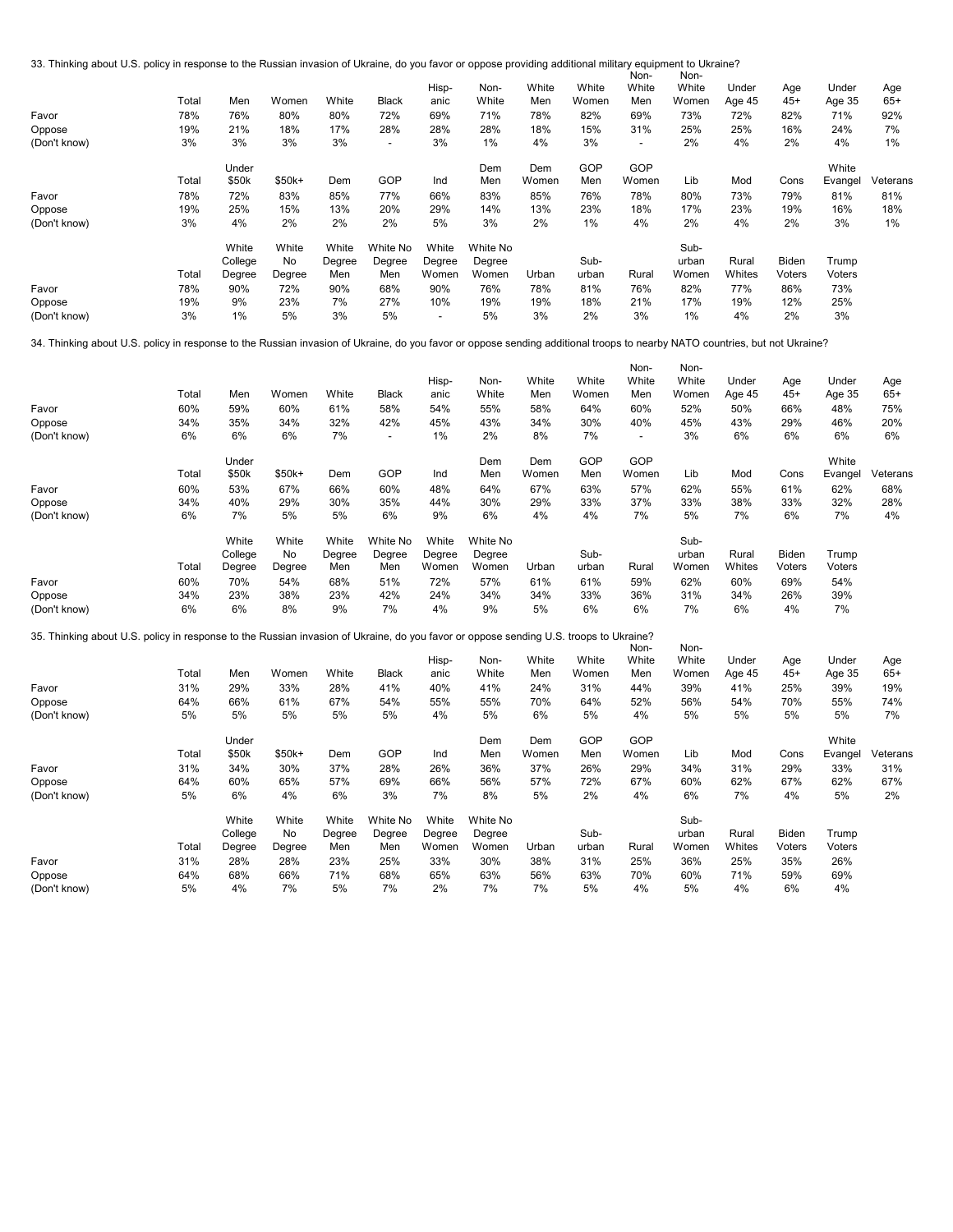36. Which is closer to your view about U.S. economic sanctions against Russia?

|                                                                                                                              | Total | Men                        | Women                 | White                  | <b>Black</b>              | Hisp-<br>anic            | Non-<br>White               | White<br>Men | White<br>Women | Non-<br>White<br>Men | Non-<br>White<br>Women | Under<br>Age 45 | Age<br>$45+$           | Under<br>Age 35 | Age<br>$65+$ |
|------------------------------------------------------------------------------------------------------------------------------|-------|----------------------------|-----------------------|------------------------|---------------------------|--------------------------|-----------------------------|--------------|----------------|----------------------|------------------------|-----------------|------------------------|-----------------|--------------|
| The U.S. should impose<br>maximum sanctions, even if<br>it leads to higher prices and<br>financial hardship for<br>Americans | 44%   | 46%                        | 43%                   | 47%                    | 33%                       | 38%                      | 35%                         | 48%          | 46%            | 37%                  | 34%                    | 35%             | 50%                    | 31%             | 62%          |
| The U.S. should impose<br>sanctions, but not so much<br>that Americans face<br>financial hardship                            | 48%   | 47%                        | 49%                   | 45%                    | 58%                       | 55%                      | 57%                         | 44%          | 46%            | 57%                  | 56%                    | 56%             | 43%                    | 63%             | 30%          |
| (The U.S. should not<br>impose economic<br>sanctions)                                                                        | 5%    | 4%                         | 5%                    | 5%                     | 6%                        | 6%                       | 6%                          | 4%           | 5%             | 4%                   | 7%                     | 5%              | 4%                     | 3%              | 4%           |
| (Don't know)                                                                                                                 | 3%    | 3%                         | 3%                    | 3%                     | 3%                        | 1%                       | 2%                          | 4%           | 3%             | 2%                   | 3%                     | 3%              | 3%                     | 3%              | 4%           |
|                                                                                                                              |       | Under                      |                       |                        |                           |                          | Dem                         | Dem          | GOP            | GOP                  |                        |                 |                        | White           |              |
|                                                                                                                              | Total | \$50k                      | \$50k+                | Dem                    | GOP                       | Ind                      | Men                         | Women        | Men            | Women                | Lib                    | Mod             | Cons                   | Evangel         | Veterans     |
| The U.S. should impose<br>maximum sanctions, even if<br>it leads to higher prices and<br>financial hardship for<br>Americans | 44%   | 35%                        | 52%                   | 50%                    | 42%                       | 36%                      | 57%                         | 45%          | 42%            | 42%                  | 53%                    | 34%             | 44%                    | 46%             | 52%          |
| The U.S. should impose<br>sanctions, but not so much<br>that Americans face<br>financial hardship                            | 48%   | 56%                        | 42%                   | 45%                    | 50%                       | 50%                      | 39%                         | 49%          | 51%            | 49%                  | 40%                    | 57%             | 48%                    | 46%             | 40%          |
| (The U.S. should not<br>impose economic<br>sanctions)                                                                        | 5%    | 6%                         | 4%                    | 3%                     | 5%                        | 8%                       | 1%                          | 4%           | 4%             | 6%                   | 4%                     | 6%              | 5%                     | 4%              | 5%           |
| (Don't know)                                                                                                                 | 3%    | 4%                         | 3%                    | 2%                     | 3%                        | 6%                       | 2%                          | 2%           | 3%             | 3%                   | 3%                     | 3%              | 3%                     | 4%              | 4%           |
|                                                                                                                              | Total | White<br>College<br>Degree | White<br>No<br>Degree | White<br>Degree<br>Men | White No<br>Degree<br>Men | White<br>Degree<br>Women | White No<br>Degree<br>Women | Urban        | Sub-<br>urban  | Rural                | Sub-<br>urban<br>Women | Rural<br>Whites | <b>Biden</b><br>Voters | Trump<br>Voters |              |
| The U.S. should impose<br>maximum sanctions, even if<br>it leads to higher prices and<br>financial hardship for<br>Americans | 44%   | 54%                        | 41%                   | 59%                    | 39%                       | 50%                      | 43%                         | 40%          | 47%            | 44%                  | 46%                    | 46%             | 54%                    | 39%             |              |
| The U.S. should impose<br>sanctions, but not so much<br>that Americans face<br>financial hardship                            | 48%   | 40%                        | 49%                   | 35%                    | 51%                       | 44%                      | 48%                         | 55%          | 45%            | 47%                  | 46%                    | 44%             | 41%                    | 52%             |              |
| (The U.S. should not<br>impose economic<br>sanctions)                                                                        | 5%    | 3%                         | 6%                    | 2%                     | 6%                        | 4%                       | 6%                          | 3%           | 5%             | 5%                   | 5%                     | 5%              | 3%                     | 5%              |              |
| (Don't know)                                                                                                                 | 3%    | 3%                         | 4%                    | 4%                     | 3%                        | 2%                       | 4%                          | 2%           | 3%             | 5%                   | 3%                     | 5%              | 2%                     | 4%              |              |